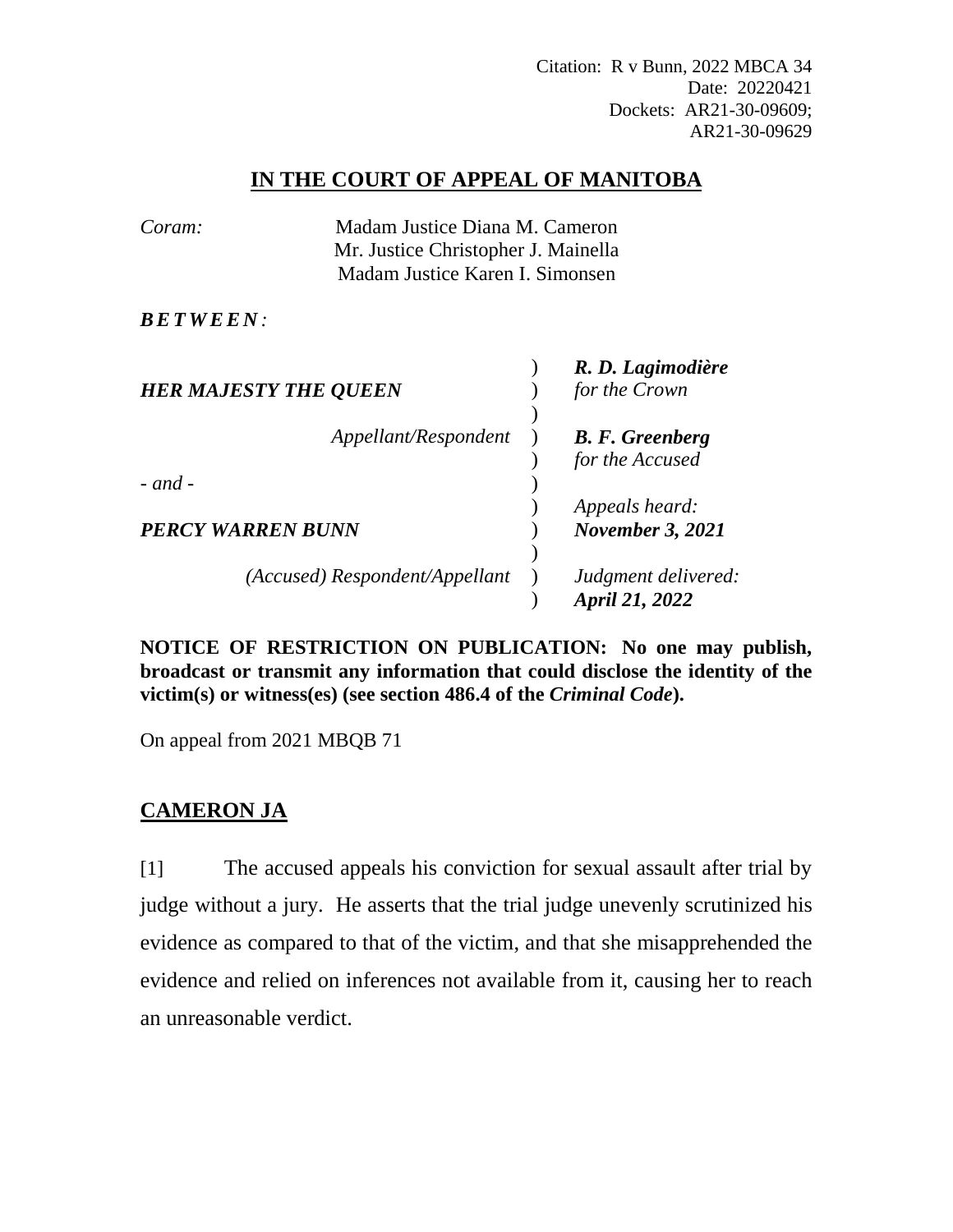[2] The Crown seeks leave to appeal, and if granted, appeals the accused's sentence of 28 months' imprisonment less an enhanced credit of 126 days for pre-sentence custody leaving a go-forward sentence of two years' imprisonment, followed by two years' supervised probation imposed by the trial judge. It contends that the trial judge erred in her assessment of the aggravating factors and failed to appreciate the seriousness of the offence and the accused's degree of moral blameworthiness. In support of its argument, it contends that current sentencing precedents are dated and that sentences for sexual assaults should be increased in light of our deepened understanding of the consequent harm caused to the victims of such assaults. As well, it argues that increased sentences are supported by the following developments in the *Criminal Code* (the *Code*): (1) the enactment of section 718.2(iii.1) requiring a sentencing court to consider evidence that the offence had a significant impact on the victim; (2) amendments to section 718.2(e) requiring the court when considering all available sanctions, other than imprisonment, to ensure that such sanctions are consistent with the harm done to the victim or to the community; and (3) the enactment of section 718.04 requiring the court to give primary consideration to the objectives of denunciation and deterrence where an offence involves the abuse of a vulnerable person—including because the person is Aboriginal and female.

[3] For the reasons that follow, I would dismiss the accused's conviction appeal.

[4] I would grant leave to appeal the sentence imposed. While it is true that sentences should reflect social context and the Supreme Court of Canada has indicated that they should be increased where appropriate to reflect society's deepened understanding of the harm caused by certain offences, the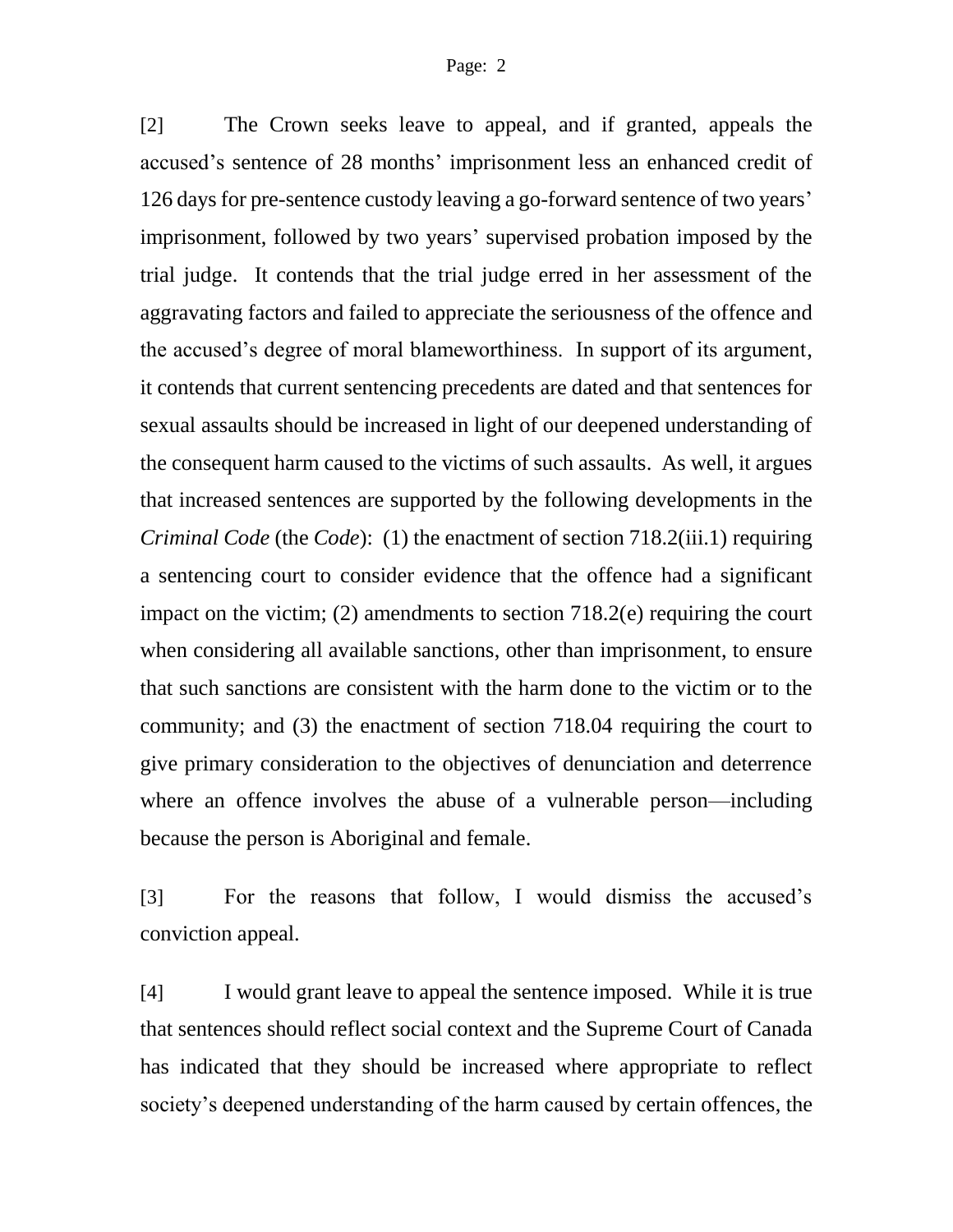#### Page: 3

Court has also indicated that sentencing is a multifaceted exercise requiring a sentencing judge to balance a number of factors in reaching a proportionate sentence. In this case, the trial judge engaged in that exercise, choosing to place significant weight on the accused's *Gladue* factors (see *R v Gladue*, [1999] 1 SCR 688). While the sentence in this case is low, I have not been convinced that it is unfit and I would, therefore, dismiss the sentence appeal.

#### Facts

[5] The victim and the accused were known to each other. They were both from the same First Nation in Manitoba. The victim testified that, on the night of the incident, she was with her cousin (since deceased) and someone she had just met (the acquaintance) drinking alcohol at the accused's residence. At one point, she became tired and asked the accused if she could lay down somewhere. She said that he told her that she could use the bed in his bedroom, which she did. She stated that she fell asleep fully clothed and awoke to find her pants off and the accused having vaginal intercourse with her. She testified that she pushed him off, knocking herself off the bed in the process. She said that she repeatedly hit the accused and that he kept apologizing to her. The victim testified that she knew that the accused was HIV-positive and that she never would have engaged in sexual intercourse with him based on that fact.

[6] After the incident, the victim continued to confront the accused in his kitchen, in front of the acquaintance. Next, the victim's cousin drove her, at her request, to another residence where the police were contacted. She went to the hospital where she underwent a sexual assault examination. The nurse who completed the sexual assault examination testified that she observed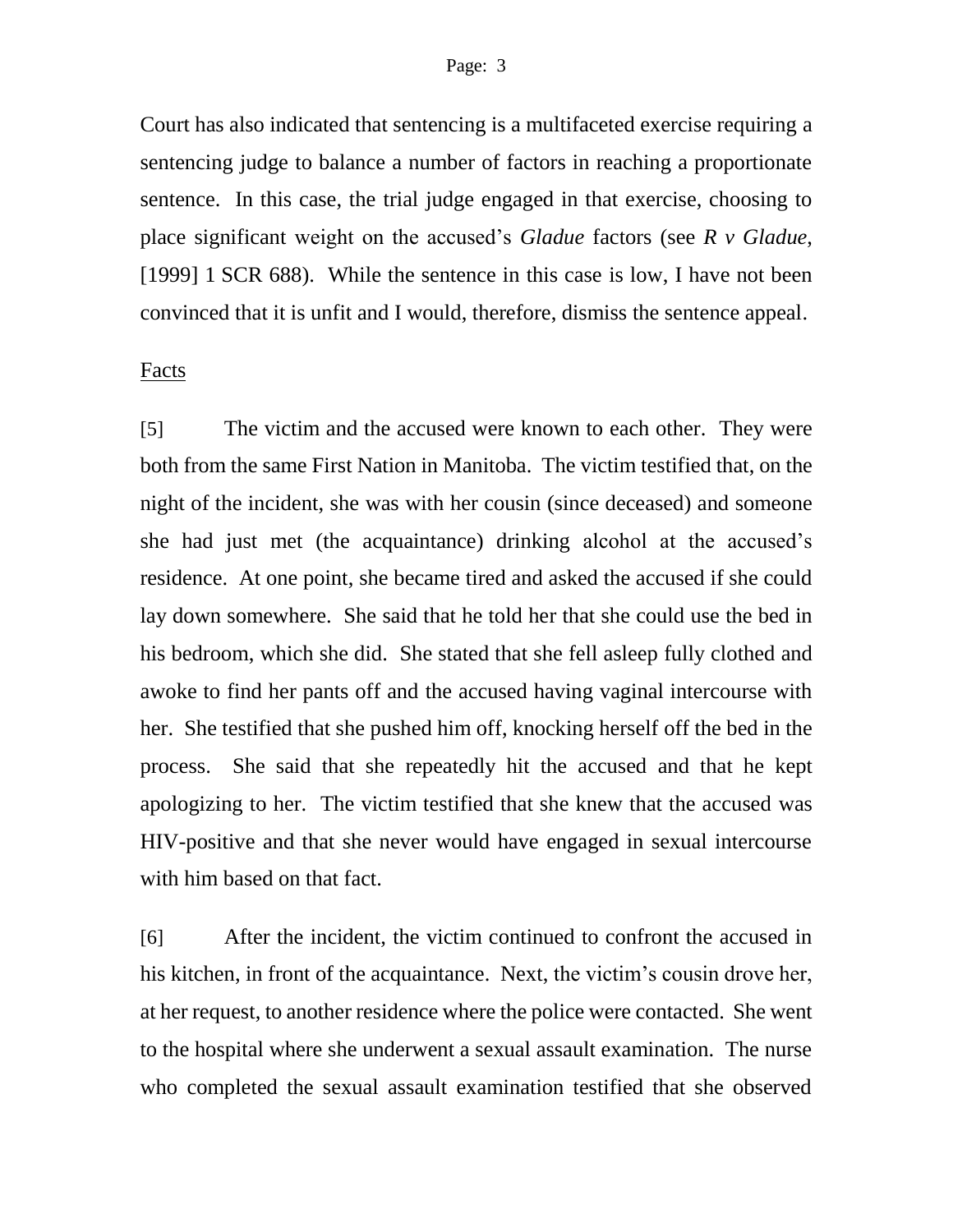bruises on the victim's hands, scratches on her chest, bruising on both buttocks and an injury to her shoulder.

[7] At the trial, the acquaintance testified about the events that occurred on the day of the incident, including describing the distressed state of the victim after the incident, as well as the fact that the accused apologized to the victim, but that the accused had said that the sex was consensual.

[8] The accused testified. He said that, sometime after the victim went to bed, he joined her in the bedroom where they talked, hugged, kissed and had consensual sexual intercourse. He testified that the victim told him that she had been worried that he would transmit HIV to her, but that he assured her that his doctor said that it would be "highly unlikely [that] it [would] be transmittable [with] condom use." He said that he initially wore a condom, but that it broke. Nonetheless, he maintained that the victim continued to consent to having sexual intercourse with him without the condom. He said that the sexual intercourse ended when he ejaculated in her.

[9] He agreed that she was upset with him after they had sexual intercourse and accused him of raping her.

#### The Decision of the Trial Judge

[10] In reaching her verdict, the trial judge conducted a *W(D)* analysis (see  $R \, v \, W(D)$ , [1991] 1 SCR 742). It was her view that, in light of the accused's testimony admitting the sexual intercourse, the only issue for her to determine was consent.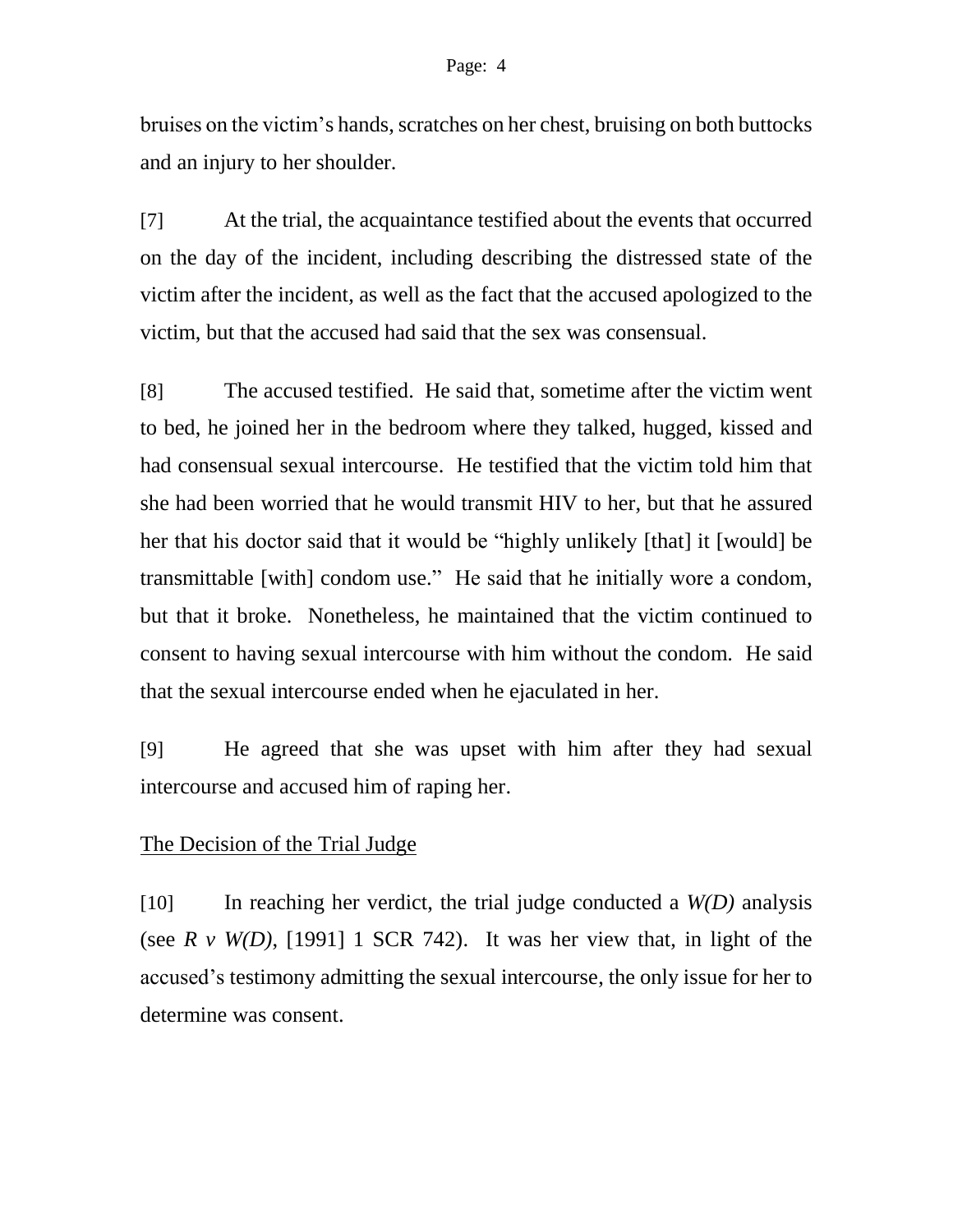#### Page: 5

[11] The trial judge found that the accused's detailed evidence about the sexual encounter constituted a stark contrast to his lack of memory about the events that occurred before and after it. She also found his purportedly detailed memory of the incident to be in contrast to the evidence that he had been drinking heavily and that the acquaintance thought that he was still drunk in the morning after the incident. In addition, she found his testimony—that, despite the victim's concern about contracting HIV, she consented to continue to have sexual intercourse after the condom broke—to be illogical and unbelievable. Based on these findings, the trial judge rejected the accused's evidence and found that it did not raise a reasonable doubt.

[12] The trial judge found the victim to be forthright in her testimony, noting that she had no ulterior motive to testify against the accused. She was alive to the fact that the victim had been intoxicated at the time of the incident, but determined that she was not so intoxicated that she could not remember the events or that she was "not credible." She also found the evidence given by the nurse as well as the evidence of the acquaintance to be consistent with the victim's evidence.

[13] After considering all of the above, the trial judge convicted the accused.

#### The Conviction Appeal

[14] The accused argues that the trial judge applied uneven scrutiny in her analysis of his evidence as compared to that of the victim. He submits that the trial judge found that both he and the victim were intoxicated and were unclear and inconsistent with respect to many of the events that had occurred before and after the sexual encounter. He argues that it was uneven for the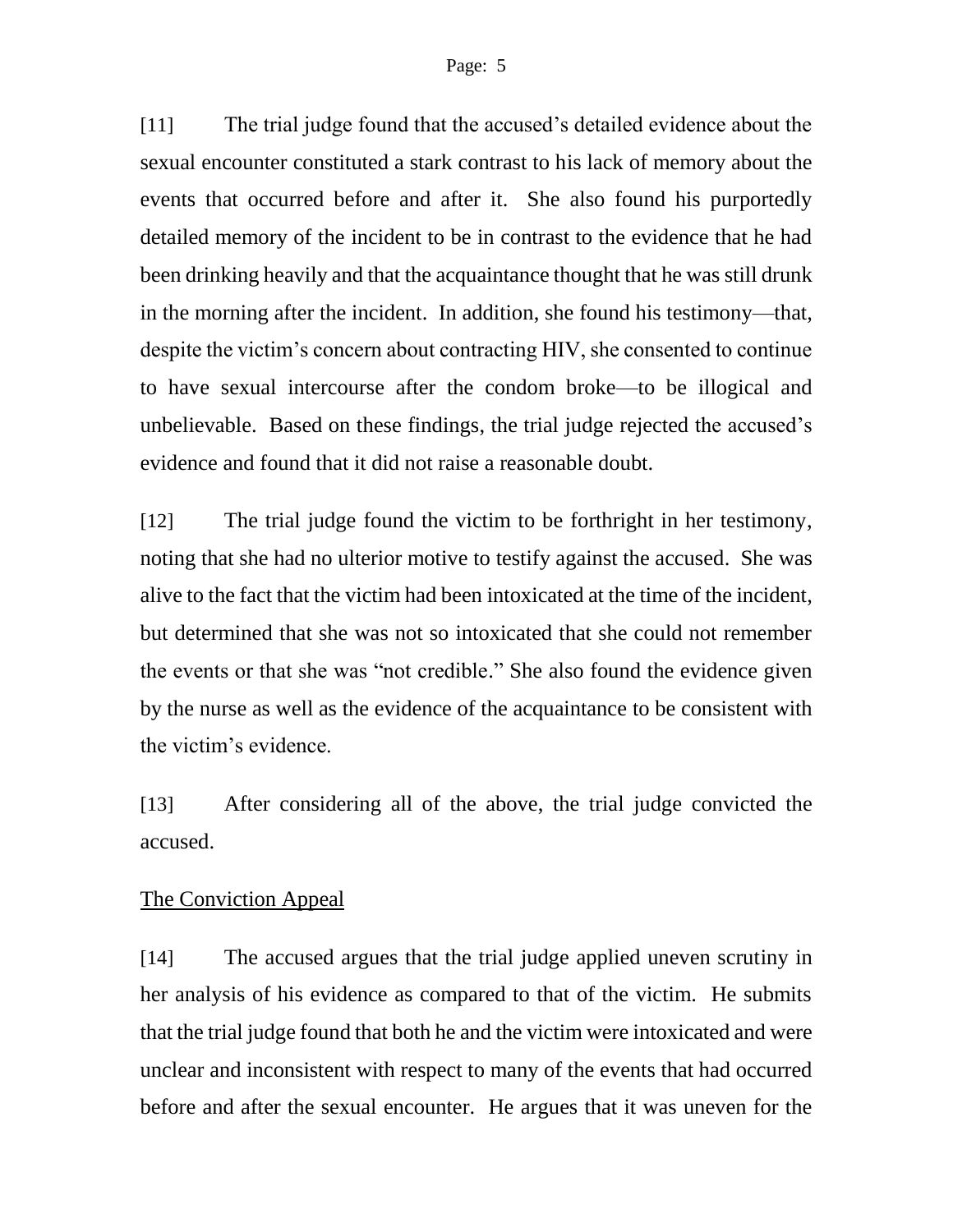#### Page: 6

trial judge to accept the victim's evidence about the incident despite her intoxication and lack of clarity while rejecting his on the same basis.

[15] In *R v GF*, 2021 SCC 20, Karakatsanis J, writing for a majority of the Court, observed that various appellate courts have repeatedly stated that uneven scrutiny of the evidence is an argument that is notoriously difficult to prove (see para 99). She also observed that the Supreme Court has not yet ruled as to whether it is an independent ground of appeal (*ibid*) and questioned whether it was a "helpful analytical tool to demonstrate error in credibility findings" (at para 100).

[16] Nonetheless, appellate jurisprudence in Manitoba has recognized uneven scrutiny as a ground of appeal while, at the same time, emphasizing that the burden is heavy and a trial judge's credibility findings are owed great deference (see *R v Jovel*, 2019 MBCA 116 at paras 37-38; and *R v Abbasi*, 2020 MBCA 119 at para 20). In *Jovel*, Mainella JA stated that the appellate court must "take care to not overstep its role and retry the case; an evaluation of testimony may only be interfered with where it cannot be supported on any reasonable view of the evidence" (at para 38).

[17] In my view, it is not "clear" from the trial judge's reasons, or the record, that "different standards were applied" (*ibid*). I am not convinced that the trial judge erred in accepting the evidence of the victim. She acknowledged that her evidence had frailties, but she did not find them to be material to the issue of consent in this case.

[18] The trial judge did not unreasonably use the frailties in the accused's testimony about what happened before or after the sexual encounter as an indication that his testimony was unreliable or incredible in that regard.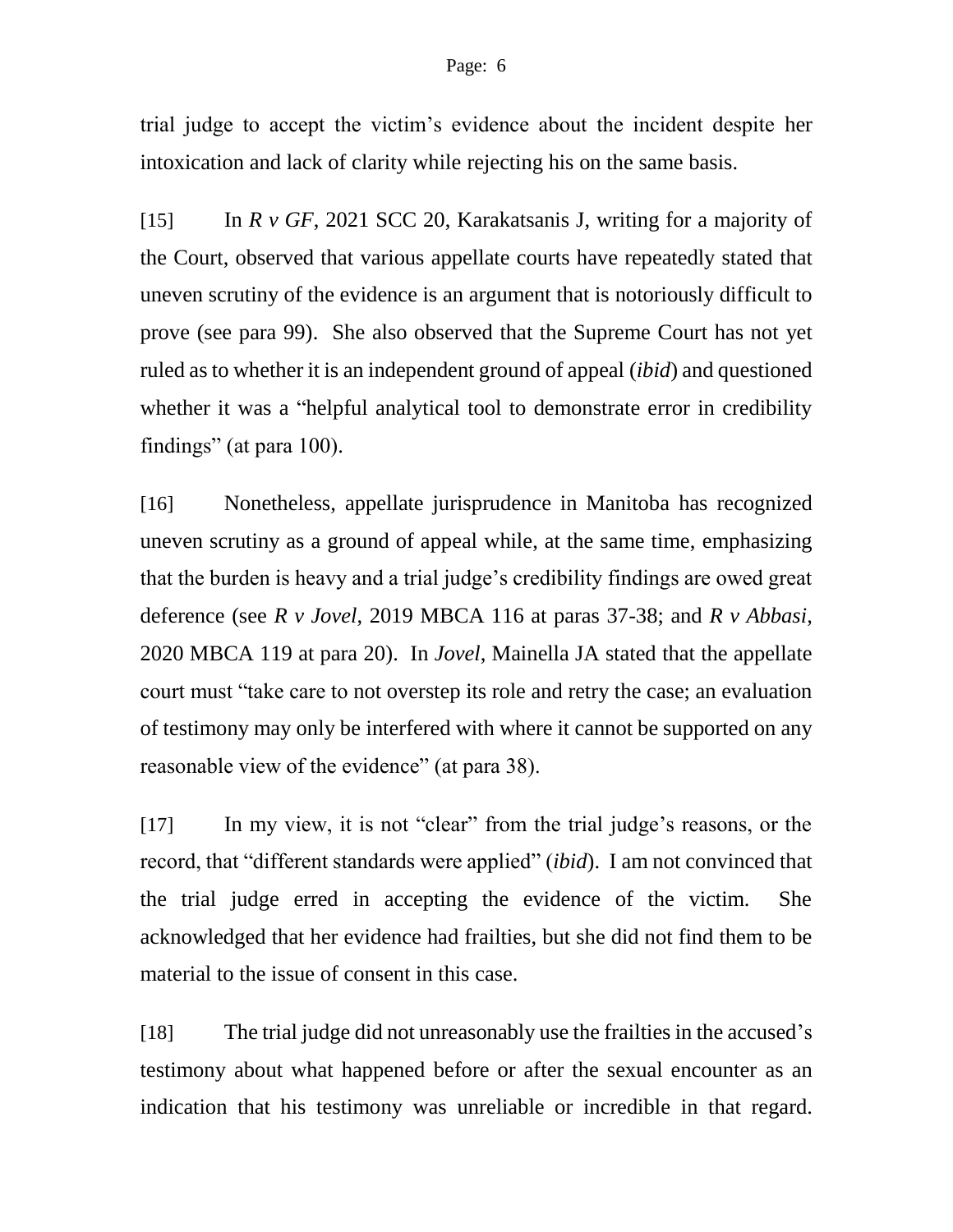Rather, she compared, as she was entitled to do, that testimony to his very detailed memory of the sexual encounter to find that to be incredible. As well, the accused's detailed recollection contradicted the evidence that he had been heavily drinking and the acquaintance's testimony that he thought that the accused was still drunk in the morning.

[19] The accused has not demonstrated that the trial judge committed a reversible error in reaching her credibility findings (see *GF* at para 100) nor is there anything apparent in the reasons or on the record to show that the trial judge used a different lens to assess the testimony of the accused and the victim.

[20] Next, regarding the allegation of unreasonable verdict, the test is whether the verdict is one that a properly instructed jury or judge could reasonably have rendered (see *R v RP*, 2012 SCC 22 at para 9). A verdict may also be found to be unreasonable where (*ibid*):

> . . . the trial judge has drawn an inference or made a finding of fact essential to the verdict that (1) is plainly contradicted by the evidence relied on by the trial judge in support of that inference or finding, or (2) is shown to be incompatible with evidence that has not otherwise been contradicted or rejected by the trial judge . . ..

[21] The accused asserts that the trial judge erred when she stated that it was "illogical and unbelievable" that the victim would consent to having sex after the condom broke. He also argues that she erred when she stated that, if he had used a condom, one would expect some mention of it during the discussion in front of the acquaintance after the incident.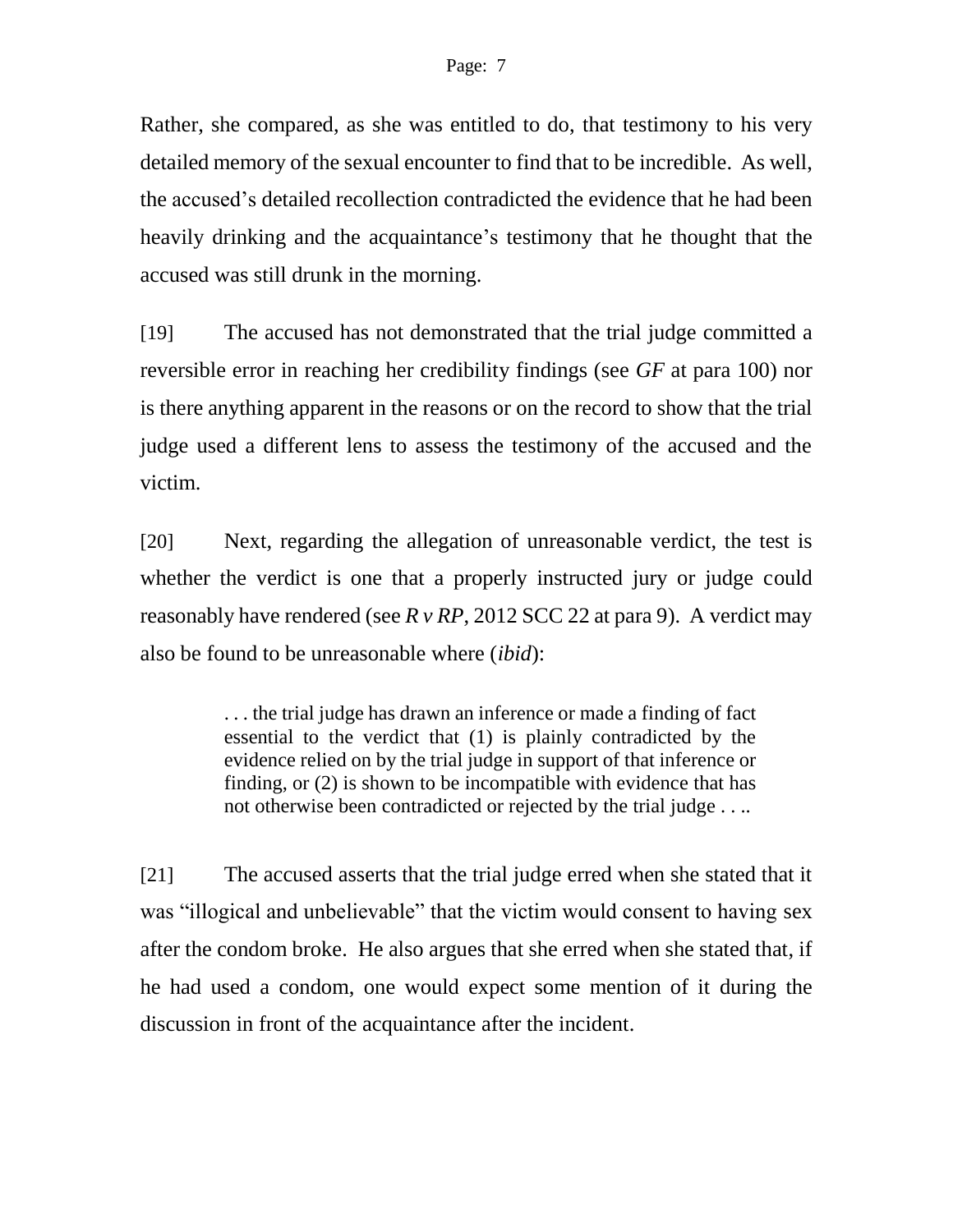#### Page: 8

[22] The accused argues that the trial judge could not have made the above findings or drawn the inferences as they were not available on the evidence and that they were based on her own moral assumptions. I disagree.

[23] A review of the record reveals that each of these findings was available to the trial judge. I agree with the Crown that the trial judge considered all of the evidence when reaching her conclusions. That evidence included the victim's emotional state after the incident, as well as her testimony that she told the accused that, if she got HIV, she would kill him and herself and that she asked him why he would do that to her when he knew that he had HIV.

[24] It also included the testimony of the acquaintance that the victim was accusing the accused of sexually assaulting her while she was sleeping and that he was responding by saying that he thought that she "wanted it".

[25] Considering the above, I am satisfied that it was reasonable to infer that the accused would have raised the issue of the condom given that, according to his testimony, it was the foundation for the victim's consent.

[26] Finally, the accused argues that the trial judge misapprehended the evidence of the victim. He asserts that the trial judge stated that the victim testified that she had bruising to her hands after the incident. In fact, the victim said that she had sore hands from hitting the accused. She did not testify that she had bruising on her hands. The nurse testified that the victim had bruising on her hands. He further argues that there was no evidence as to when the bruising on the victim's hands and buttocks and the injury to her shoulder occurred.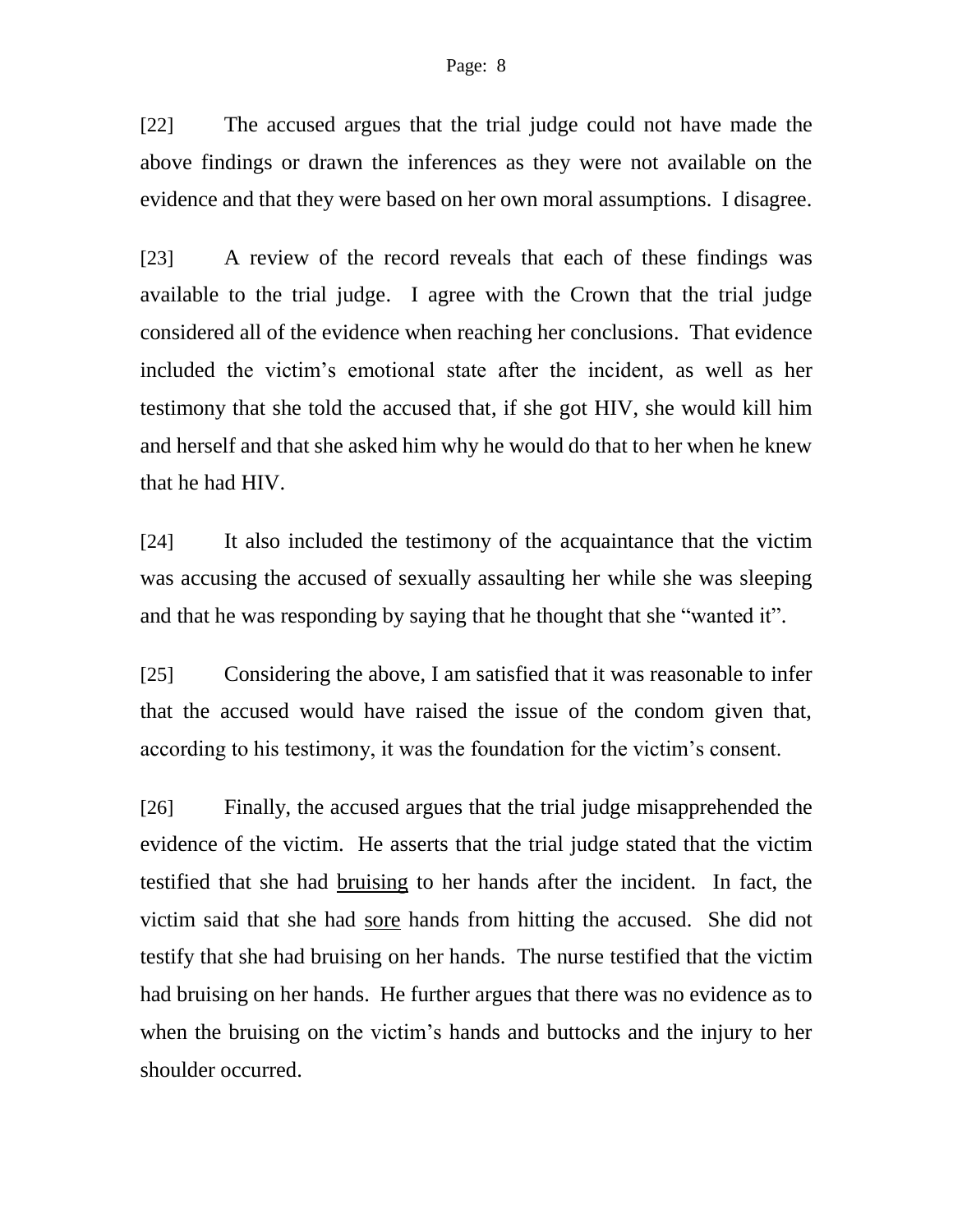[27] In my view, the error alleged by the accused is inconsequential and certainly not the type of error that would lead to the conclusion that the verdict was unreasonable. A review of the entire record demonstrates that it was open to the trial judge to find that the injuries observed by the nurse were consistent with the victim's evidence. I am not convinced that the alleged error played an essential part in the reasoning process that led to the conviction (see *R v Lohrer*, 2004 SCC 80 at paras 1, 4, 7-8; and *R v Sinclair*, 2011 SCC 40 at paras 53, 56).

[28] In the result, I would dismiss the conviction appeal.

## The Sentence Appeal

## *The Sentencing Hearing*

[29] At the sentencing hearing, the trial judge had the benefit of a presentence report (the PSR), which included information relevant to the accused being an Indigenous male from a First Nation in Manitoba (the *Gladue* factors). As well, the Crown advised the trial judge of the accused's prior criminal record, a copy of which was filed as an exhibit.

[30] While there was no victim impact statement filed, the victim had testified at the trial about the significant effects that the offence had on her. In addition, the trial judge was aware that the victim is an Indigenous female from the same First Nation as the accused.

[31] At the sentencing hearing, the Crown (not represented by the same Crown attorney as on the appeal) reviewed the facts and what it submitted were the aggravating factors. It submitted that the accused's level of moral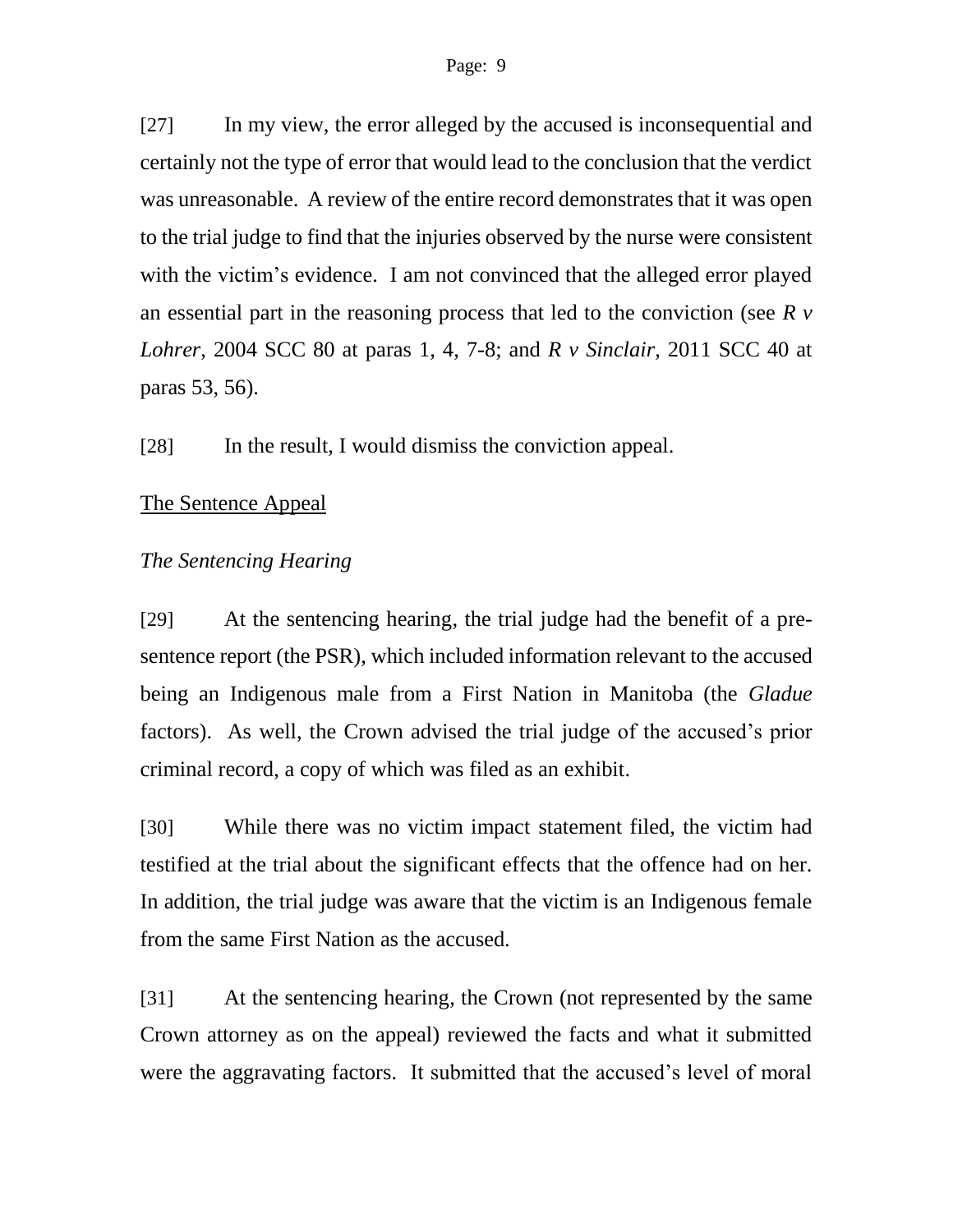blameworthiness was high. The Crown asked the Court to impose a sentence of six years' imprisonment. In support of this position, it argued that the threeyear starting point, set out in *R v Sandercock*, 1985 ABCA 218, is dated and that sentences involving sexual assault where the victim is an adult should be revisited and increased.

[32] In making the above argument, the Crown relied on the Supreme Court's decision in *R v Friesen*, 2020 SCC 9. In that case, the Court indicated that, in addition to the increase in maximum sentences that Parliament had enacted for sexual offences involving children, an upward departure from sentencing precedents for such offences was also required on the basis that "courts' understanding of the gravity and harmfulness of sexual offences against children has deepened" (at para 110). By analogy, the Crown argued that the understanding of the harm caused by sexual assaults on adults has also deepened.

[33] The Crown also pointed to legislative changes to the *Code* since *Sandercock* was decided which it said support the imposition of higher sentences for sexual offences against adults. Specifically, it referred to section 718.2(iii.1), which requires the court to consider evidence that the offence had a significant impact on the victim when imposing a sentence. As well, the Crown referred to the enactment of section 718.04, which mandates that the court give primary consideration to the principles of denunciation and deterrence when imposing a sentence where the offence involves the abuse of a person who is vulnerable based on personal circumstances—including on the basis that the victim is Aboriginal and female.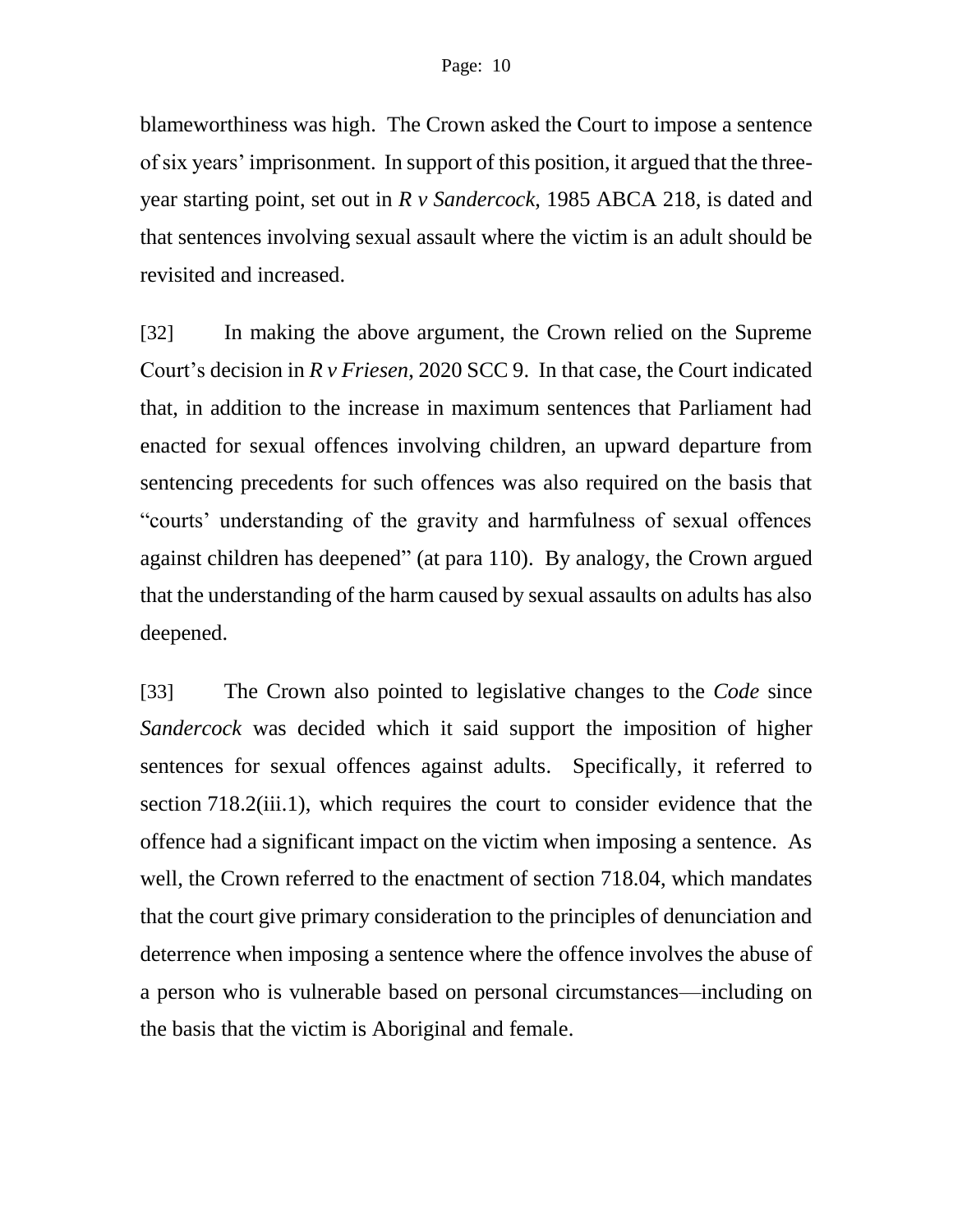#### Page: 11

[34] Counsel for the accused (not the same as counsel on the appeal) submitted that many of the aggravating factors referred to by the Crown were not, in fact, aggravating. He submitted that the sentence suggested by the Crown was unsupported by the jurisprudence and was unfit. He asked the Court to consider a sentence in the three-year range to allow for the mitigating factors, as well as the *Gladue* factors referred to in the PSR. Among other suggestions, he advocated for a sentence of 28 months' imprisonment, to be followed by a period of supervised probation. He also asked the Court to consider the time that the accused had spent in pre-sentence custody.

[35] Regarding section 718.04, counsel for the accused submitted that the offence was committed in 2017 and that the legislative changes did not occur until 2019 and, therefore, should not be applied. He clarified that the trial judge had the facts before her and that she could consider them aggravating as she saw fit, just not that she was compelled to do so.

#### The Decision of the Trial Judge

[36] In her written reasons, the trial judge stated that the nature of the offence for which the accused had been convicted required that denunciation and deterrence be the determinate factors. She reviewed the circumstances of the offence and those of the accused.

[37] In considering the aggravating factors, she accepted that it was aggravating that the victim had been sleeping at the time of the offence and was therefore vulnerable. However, she rejected the Crown's argument that the assault was planned. She also refused to accept the Crown's submission that it was aggravating that the accused had not used a condom and that that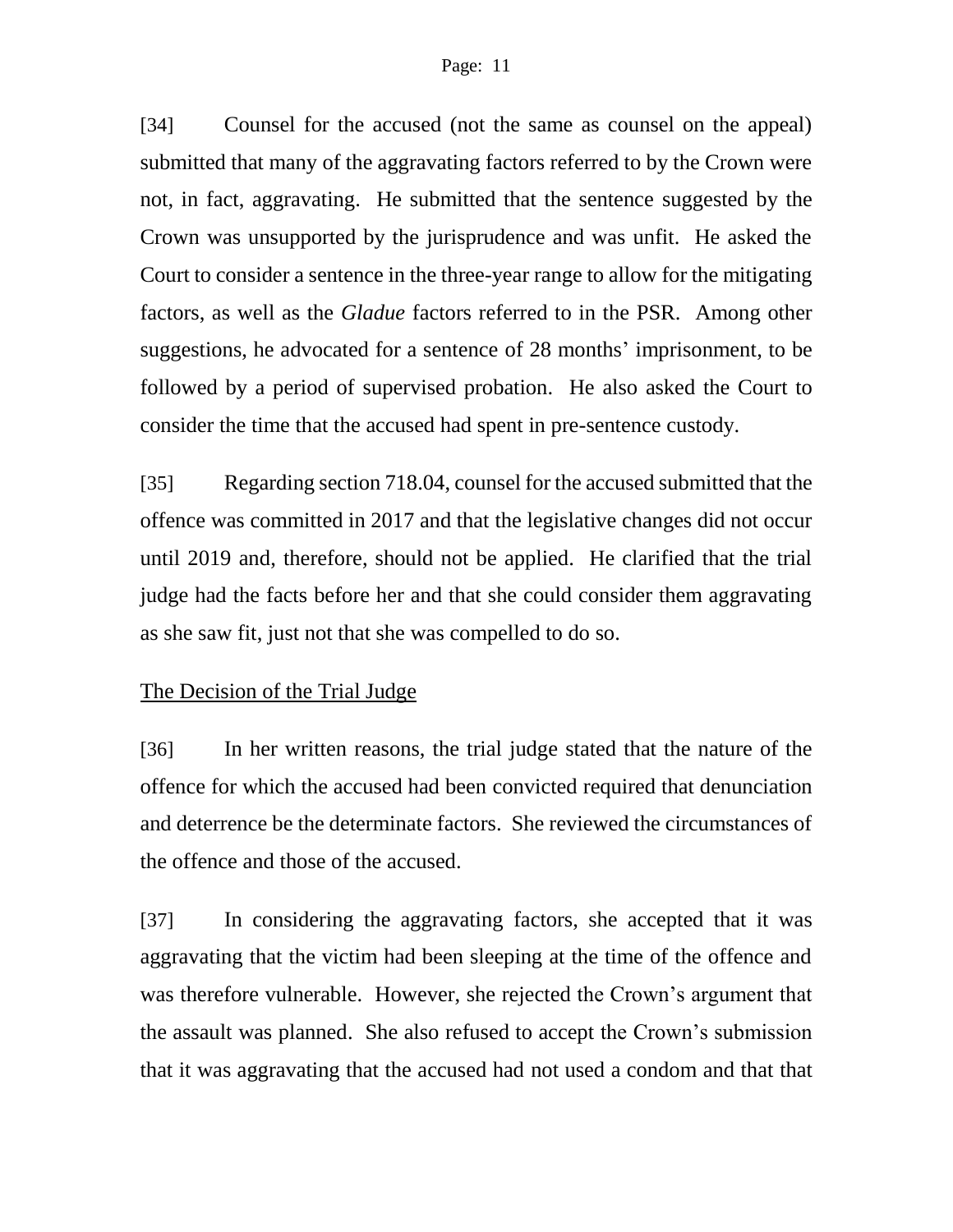would have had a further psychological consequence given the victim's knowledge of his HIV status.

[38] The trial judge found that there were no mitigating factors. However, she found that the accused had significant *Gladue* factors. She noted, among other things, that his father and grandfather were survivors of residential schools and that he himself had attended day school. As a result, he had been alienated from his traditional, spiritual and cultural practises. She also mentioned the problems with substance abuse that the accused and his family had grappled with over many generations.

[39] Relying on the Saskatchewan Court of Appeal case of *R v Chanalquay*, 2015 SKCA 141, she took judicial notice of the effects that the accused and his family had suffered from colonialism and residential and day schools, listing a number of them. She stated that, based on the jurisprudence and section 718.2(e) of the *Code*, she was required to consider all available sanctions and refrain from depriving the accused of his liberty where a less restrictive sanction would be appropriate.

[40] She dismissed the Crown's argument that sentences for sexual assault committed against adult victims should be increased based on society's and the courts' increased understanding of the harm that such offences cause. In this regard, she distinguished *Friesen* on the basis that the Supreme Court was dealing with sexual offences committed against children in that case. She did not address the legislative changes.

[41] The trial judge concluded by imposing a sentence of 28 months' imprisonment and allowed for an enhanced credit of 126 days for pre-sentence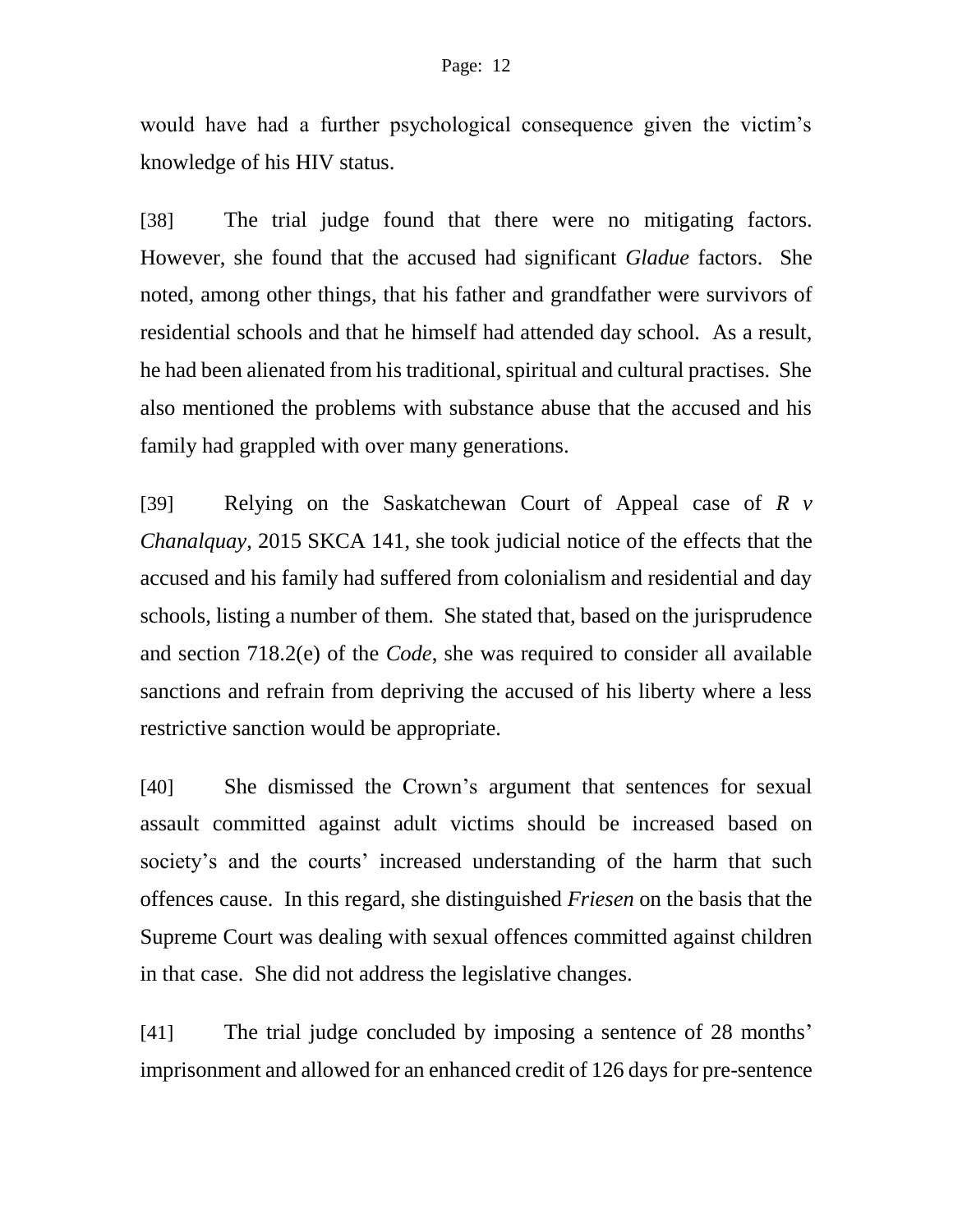custody, leaving a go-forward sentence of two years' imprisonment, to be followed by two years' supervised probation.

#### The Grounds of Appeal

[42] The Crown lists two main grounds of appeal: (1) that the trial judge erred in her assessment of the aggravating factors and relevant sentencing principles, and (2) that the trial judge failed to appreciate the seriousness of the offence and the accused's moral blameworthiness. It submits that each of these errors resulted in an unfit sentence.

#### Standard of Review

 $[43]$  In  $\mathbb{R} \vee \mathbb{K}NDW$ , 2020 MBCA 52, Chartier CJM summarized the wellknown standard of review for sentencing decisions (at para 10):

> Appellate intervention is only justified in cases where a sentencing judge makes an error in principle that has a material impact on the sentence or when the sentence is demonstrably unfit. An error in principle includes an error of law, a failure to consider a relevant factor, or an erroneous consideration of an aggravating or mitigating factor (see *R v Lacasse*, 2015 SCC 64 at paras 41, 43- 44, 49, 51; and *Friesen* at para 26).

[44] A demonstrably unfit sentence has been described as "clearly unreasonable", "clearly or manifestly excessive", "clearly excessive or inadequate" or representing a "substantial and marked departure". These expressions demonstrate the "very high threshold" applicable to appellate review of the fitness of a sentence (*R v Lacasse*, 2015 SCC 64 at para 52).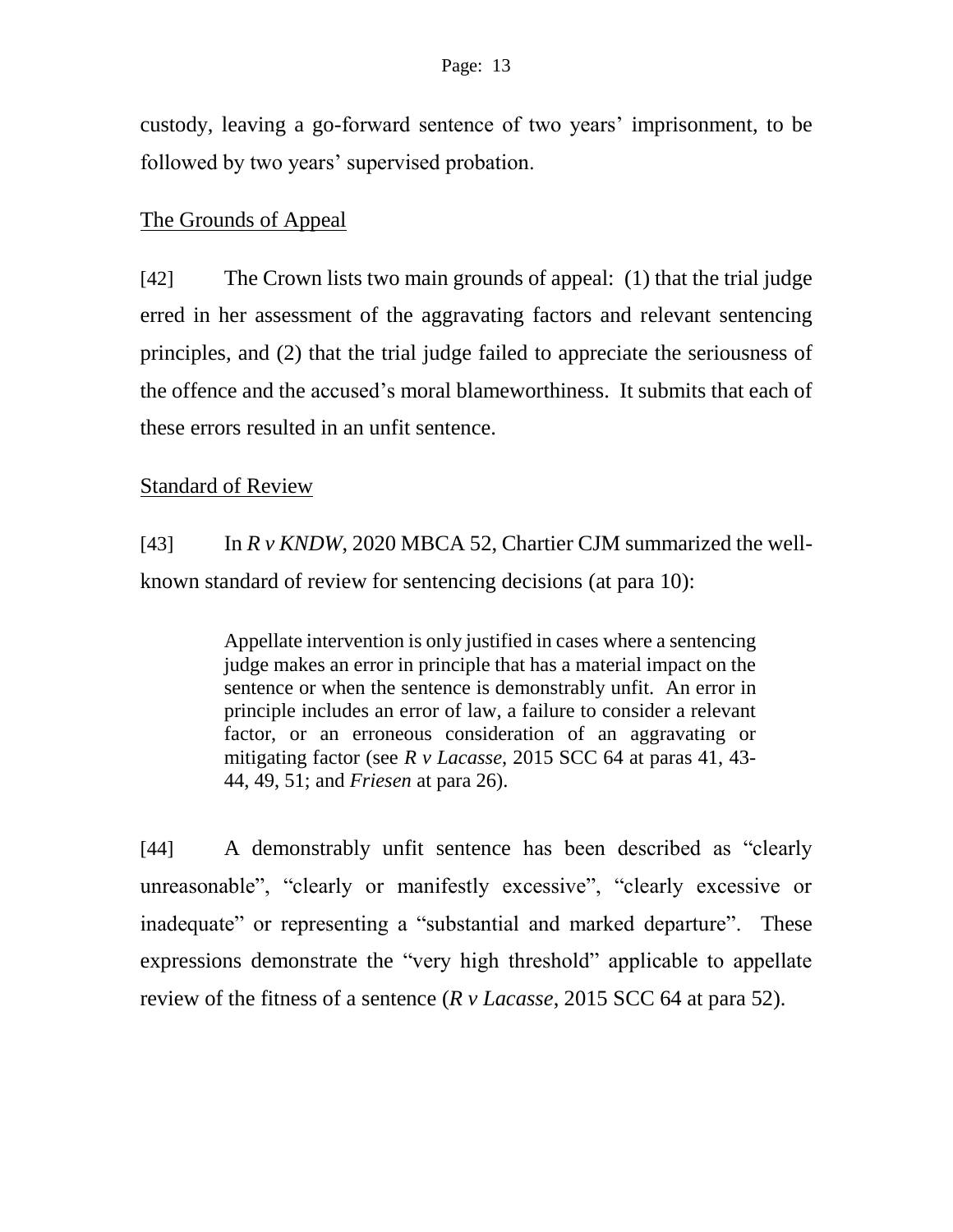# Ground 1—Did the Trial Judge Err in Her Assessment of the Aggravating Factors and Relevant Sentencing Principles?

[45] The Crown argues that, while the trial judge acknowledged that the principles of denunciation and deterrence were paramount in sentencing for a major sexual assault such as this, her analysis did not consider relevant aggravating factors. Specifically, the Crown alleges that the trial judge (a) failed to consider the harm experienced by the victim, including the added fear resulting from her knowledge of the accused's HIV status; (b) erred when she declined to find that the offence was planned; and (c) misapprehended the accused's criminal record.

## *Harm to the Victim*

#### [46] Regarding harm to the victim, the trial judge stated (at para 5):

In looking at the seriousness of the offence in the case before us, non-consensual sexual intercourse with a sleeping complainant is characterized as a major sexual assault and carries a maximum sentence of ten years. The harm to a victim inherent in such wrongful interference with her sexual integrity is now widely recognized by the courts. Similarly, it was recognized by the Supreme Court of Canada in the 2019 decision of . . . *Friesen* . . . , that women and Aboriginal women are disproportionately victimized and vulnerable with respect to such assaults. While this particular victim did not give a Victim Impact Statement, the court can assume that a certain amount of emotional and psychological harm to the complainant results from any major sexual assault.

[47] At the sentencing hearing, the Crown argued that, given the accused's HIV status, it was aggravating that, by his own admission, he did not wear a condom. It argued that, considering the victim's knowledge of his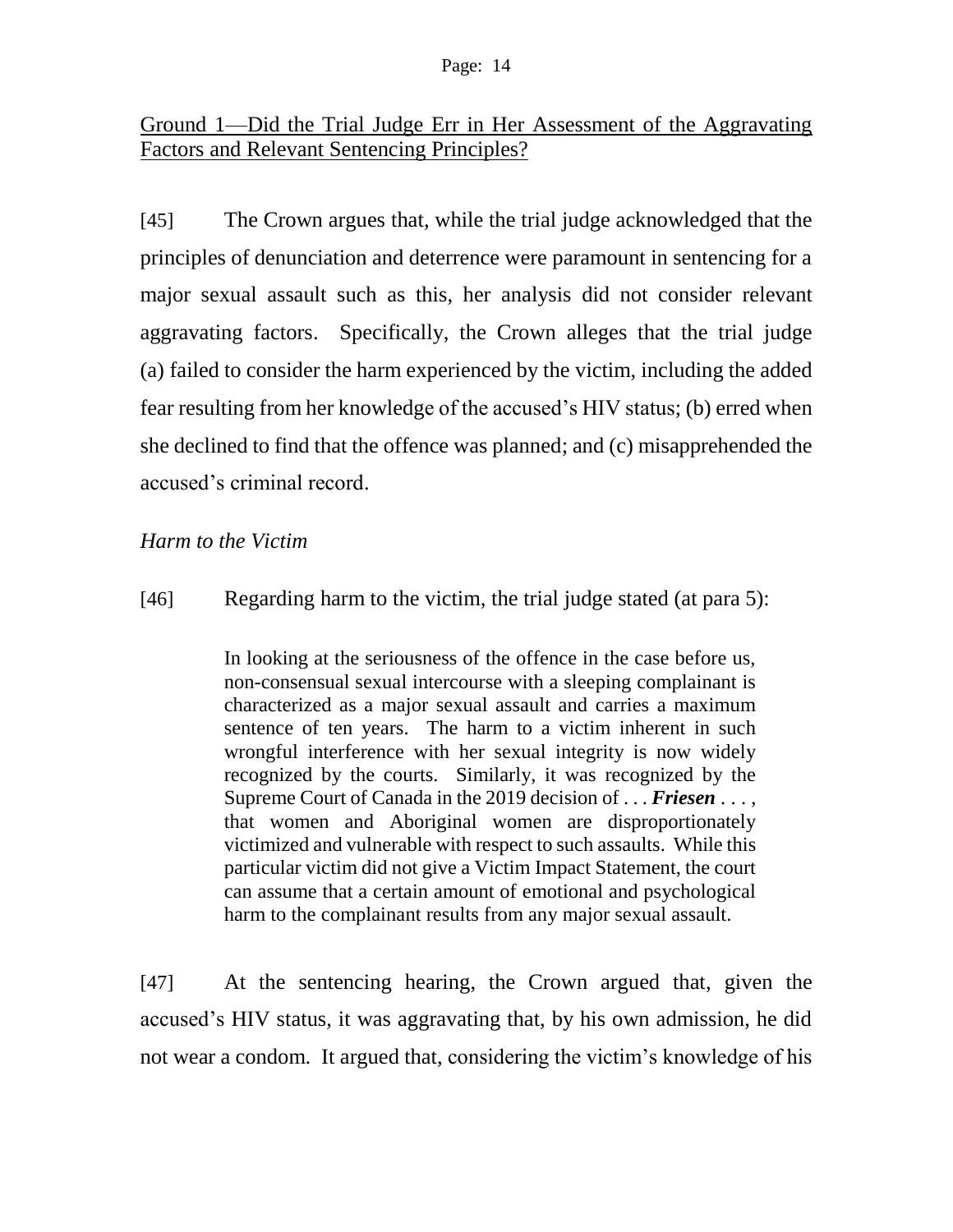HIV status, the psychological and emotional impact on her would be significant.

[48] In declining to consider the above to be an aggravating factor, the trial judge found that the Crown had not proven beyond a reasonable doubt that the accused had not worn a condom. She stated that the victim testified that she did not know whether the accused had worn a condom.

[49] On the other hand, the accused testified that he continued to have sex with the victim after the condom had broken and until he ejaculated inside of her. That constituted a clear admission against interest. Undoubtedly, it would have been open to the trial judge to have accepted that evidence even though she rejected the accused's evidence that the victim consented to sexual intercourse with, and later without, the use of a condom.

[50] Nonetheless, the trial judge stated that she did not accept any part of the accused's evidence as to the events in the bedroom (except, of course, his admission that sexual intercourse had occurred). Having made this finding, the trial judge did not consider the issue of harm resulting from the accused's HIV status and the victim's knowledge of it.

[51] Specifically, the reasons of the trial judge do not mention any actual harm, psychological or otherwise, suffered by the victim. She did not acknowledge the victim's testimony about the effect that the incident had on her or the trauma she described resulting from her knowledge of the accused's HIV status.

[52] In her testimony, the victim described her reaction to the accused after the incident. She stated: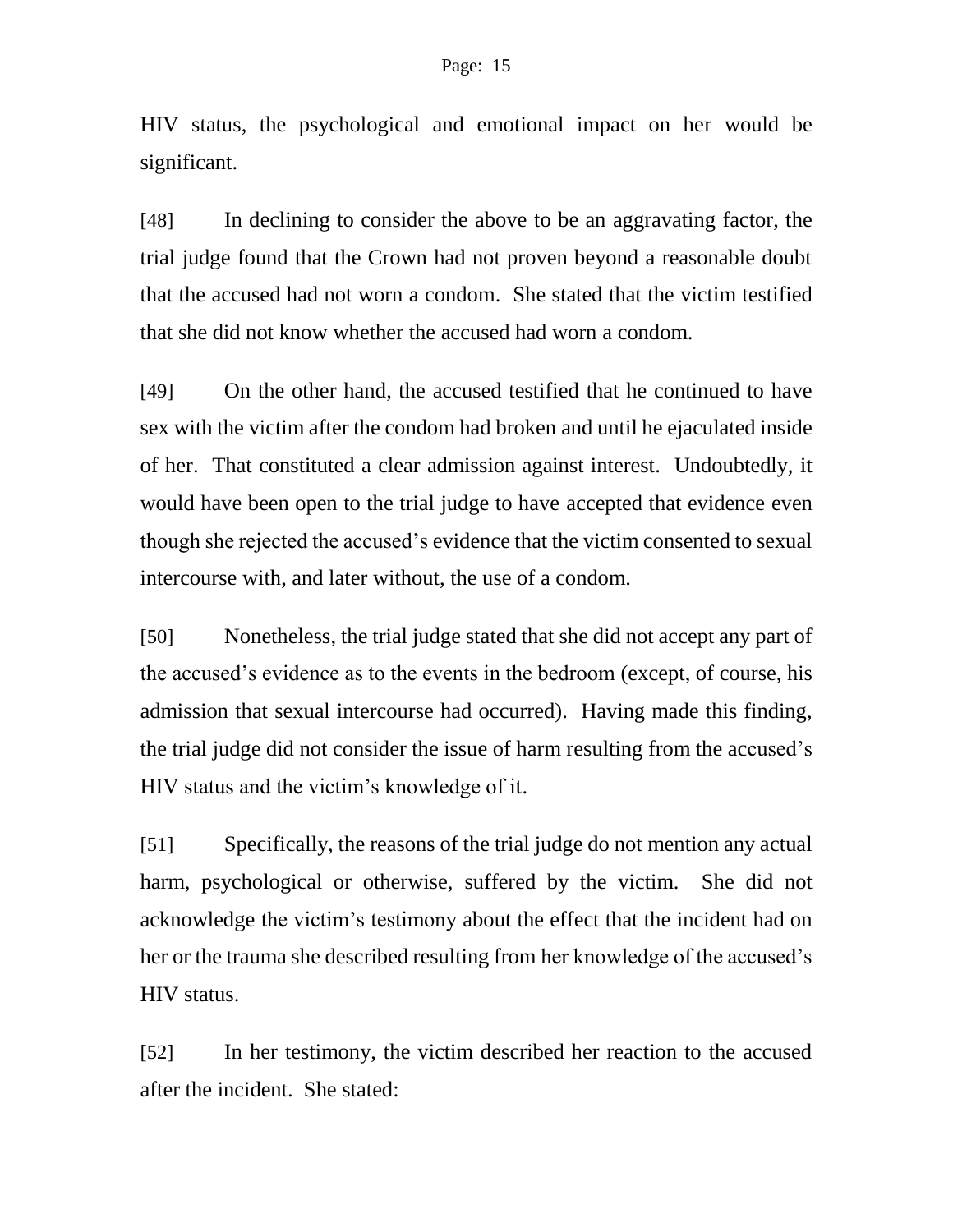And I did threaten him, if I did have it, I'd kill him, along with myself.

. . .

. . .

I just asked him why -- why would he do this to me . . . when he knew he had that, like, why would he do that to me?

. . .

[53] She also stated that she would never consent to having sexual intercourse with a man who had HIV.

[54] Thus, not only did the victim not consent to having sex with the accused, but she also did not consent to taking any type of risk that she might contract HIV from someone who she knew had it.

[55] In *R v Mabior (CL)*, 2010 MBCA 93, rev'd in part 2012 SCC 47, but not on this point, the accused did not disclose his HIV status to several women with whom he had sexual intercourse, both with and without a condom. In discussing the victims' perspectives, Steel JA, writing for the Court, stated (at para 148):

> . . . From the complainants' points of view, any risk of contracting HIV is too great because any sexual encounter "could be 'the one', whether the odds are 1 in 100 or 1 in 10,000" [*R v JAT*, 2010 BCSC 766] at para. 54). . . .

[56] Fortunately, the victim in this case did not contract HIV. Nonetheless, the victim's lack of knowledge as to whether she had contracted the virus before learning this fact and its consequent psychological impact, as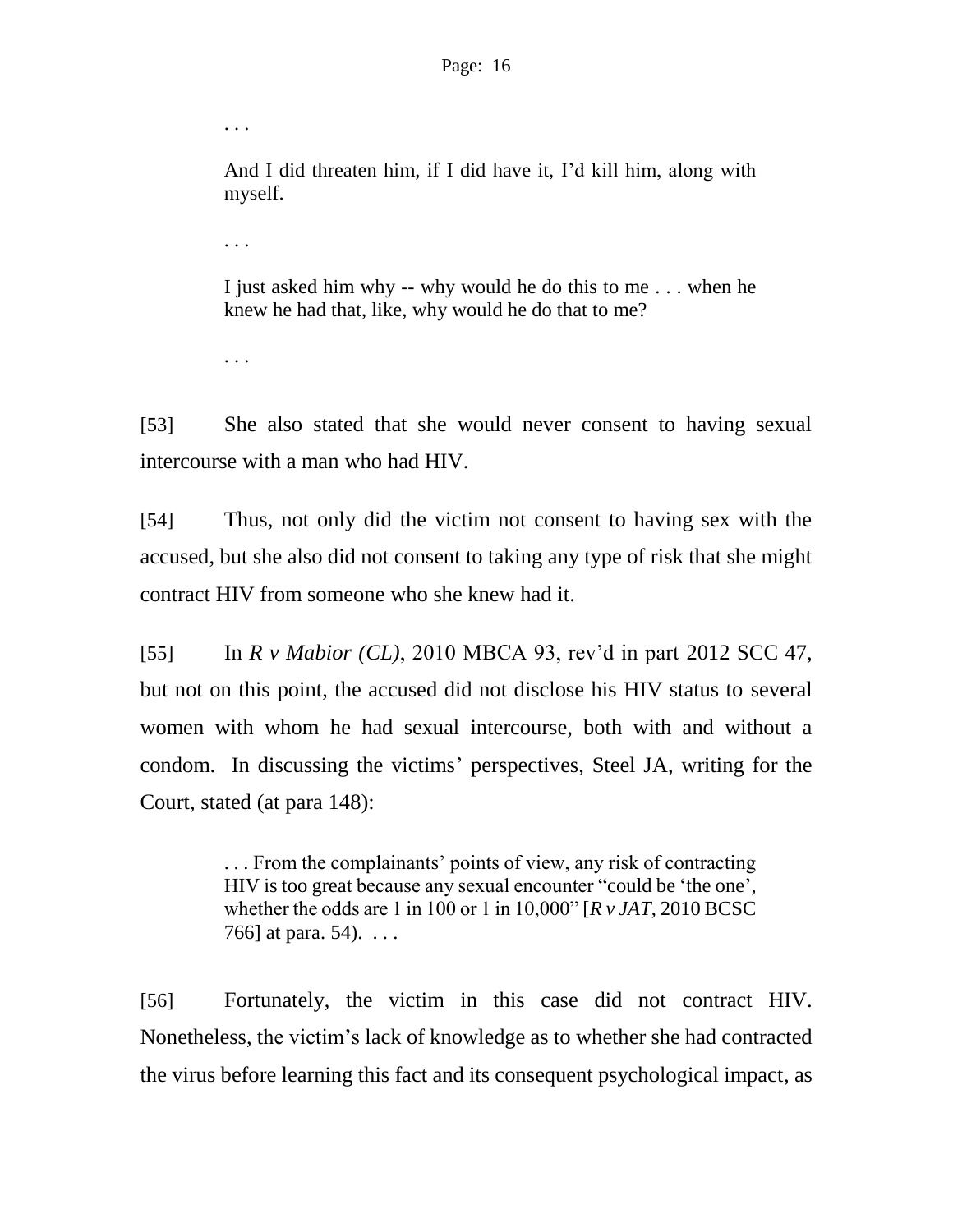well as the need for testing and/or whatever other medical intervention was required, constituted an aggravating factor. In my view, the trial judge committed an error in principle in not considering it as such. Later, I will discuss the effect of this error on the sentence imposed.

## *Planning and Premeditation*

[57] Next, the Crown argues that the trial judge erred in declining to find that the accused planned the sexual assault. At the sentencing hearing, the Crown argued that the facts of this case were similar to those in *R v JAW*, 2020 MBCA 62. In that case, the accused's appeal of a sentence of 39 months' imprisonment was dismissed in circumstances where the accused had entered his bedroom where he knew that the victim was sleeping, locked the door and forced sexual intercourse on the victim, who awoke and resisted the accused. Despite her resistance, the accused did not stop until another person in the residence threatened to break down the bedroom door.

[58] In upholding the sentence, this Court stated (at para 22):

This was a serious, premeditated sexual assault committed on a person whom the accused had known for a long time and whom he knew was particularly vulnerable on the night of the offence. Not only had she been consuming alcohol and marihuana, she was asleep. Moreover, he knew that she was mourning the recent loss of her young child. In all of the circumstances, we are not persuaded that the sentence is demonstrably unfit.

[59] While the facts in this case are somewhat similar to *JAW*, it was open to the trial judge, based on the evidence, not to find that the accused had planned the assault. That factual finding is subject to deference, and I am not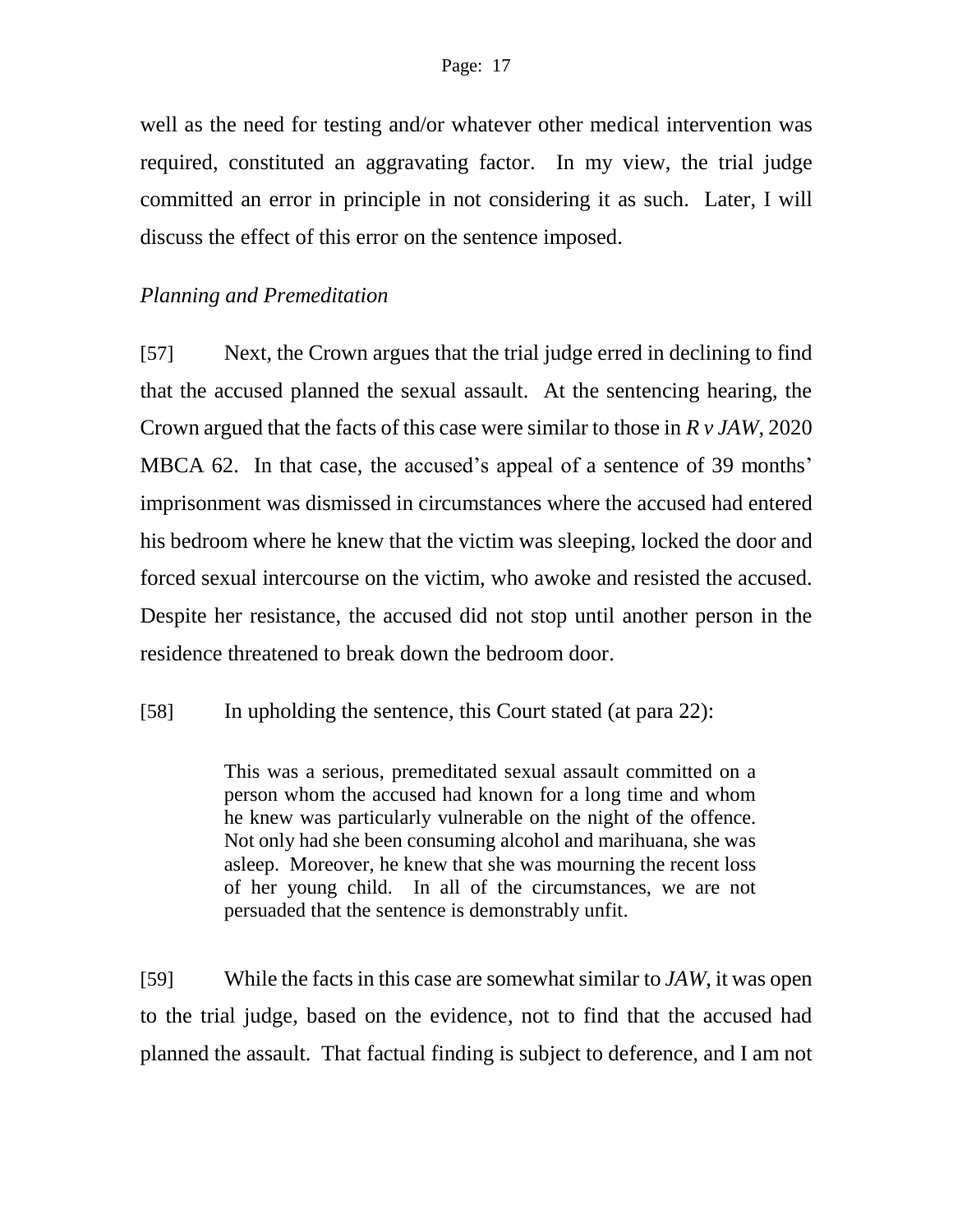convinced that the Crown has demonstrated that the trial judge committed a palpable and overriding error in this regard.

## *Misapprehension of the Accused's Criminal Record*

[60] Finally, the Crown argues that the trial judge misapprehended the accused's criminal record, thereby causing her to fail to consider the principle of the protection of the public.

[61] The accused has a lengthy criminal record spanning the period from 1985 to 2009, which was filed as an exhibit at the sentencing hearing. It includes numerous convictions for alcohol-related offences, including many convictions for driving while impaired and driving while over .08, as well as offences of violence. His most significant sentence was in 1995 when he was sentenced to 30 months' imprisonment for the offence of assault causing bodily harm and four months' imprisonment, concurrent, for the offence of assault.

[62] In her reasons, the trial judge stated that the accused last offended in 1994—that was in error. He was also convicted (1) in 2000 for driving while impaired, (2) in 2007 for two charges of driving while impaired and one charge of driving while disqualified, and (3) in 2009 for one charge of theft under \$5,000.

[63] In support of its argument, the Crown also relies on the following passage in *R v Wright*, 2010 MBCA 80 (at para 16):

> In summary, although a sentencing judge cannot punish an accused again for previous convictions, a prior criminal record can assist that judge in determining the normative character of that accused and, when that record shows repeated related criminal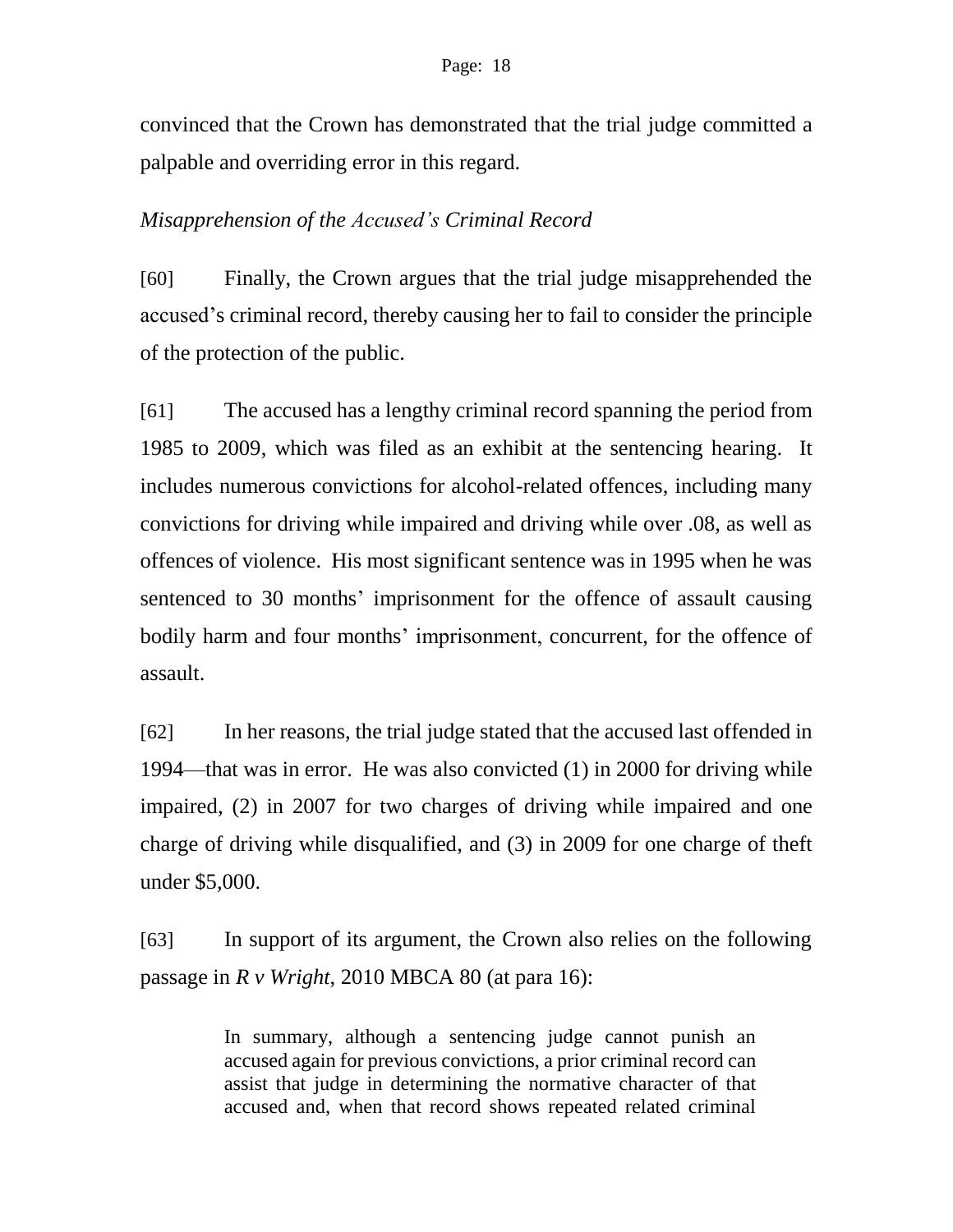behaviour, it may be viewed as an aggravating factor (thereby causing the sentence to be increased along the appropriate range of sentences) in order to better address certain objectives of sentencing more particular to the offender, such as specific deterrence, protection of society and/or the prospects of rehabilitation.

[64] The Crown argues that the accused's record is aggravating to the extent that he admitted in the PSR that most of his criminal convictions were the result of the consumption of alcohol. As well, his sister stated that he is violent when he drinks. Relying on *R c LP*, 2020 QCCA 1239 at paras 110-12, it argues that, for violent crimes where the accused knows that he can become violent when intoxicated, but nonetheless continues to drink, alcohol consumption can be an aggravating factor.

[65] While the trial judge misspoke when she stated that his last conviction was in 1994, the accused's last conviction for an offence involving violence was in 1995. This is relevant because, at the sentencing hearing, the Crown emphasized the accused's convictions for violent offences, disobeying court orders and failing to comply with the terms of his release and not his more recent drinking offences and theft. It argued that the accused's criminal record disentitled him to leniency. It also argued that his record demonstrated that he had the opportunity to rehabilitate himself in the past, but that he had not done so. It did not mention *LP* nor did it argue that his record should be considered as aggravating.

[66] The trial judge recognized that the accused had a history of criminal involvement from an early age and for an extended period of time. She also noted that there were gaps in his record.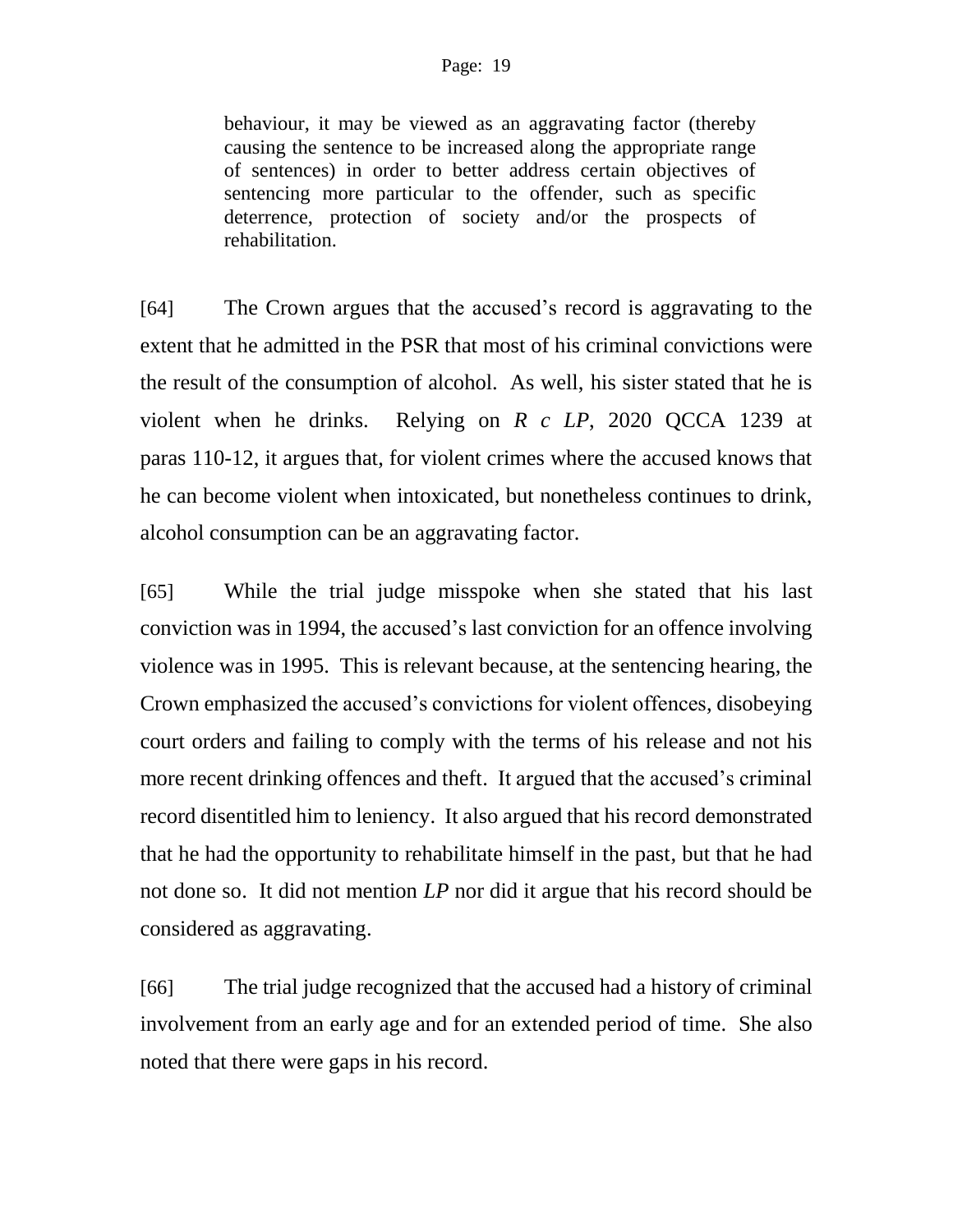[67] In addition, the trial judge mentioned the accused's problem with alcohol abuse and that his sister reported to the probation officer who prepared the PSR that the accused was "violent" or occasionally violent when drinking. She stated that substance abuse played a role in this offence and that, while it did not excuse his behaviour, it was relevant to the determination of sentence. She did not characterize it as either mitigating or aggravating.

[68] A review of the reasons of the trial judge demonstrates that it is clear that she considered the accused's record and alcohol abuse to be part of the adverse effects that he and his family had suffered as a result of colonialism and residential and day schools. She considered that, in the past, the accused had participated in treatment programs and was willing to do so on a goforward basis, rather than characterizing it as a failure to rehabilitate. In weighing and balancing the factors, she chose to give significant weight to these *Gladue* considerations in assessing the accused's moral culpability, despite the serious nature of the offence. In these circumstances, I am not convinced that the trial judge's misstatement of the accused's criminal record constituted a palpable and overriding error that would have affected the sentence she imposed. The *Gladue* factors in this case were significant.

# Ground 2—Did the Trial Judge Fail to Appreciate the Seriousness of the Offence and the Accused's Moral Blameworthiness?

## *The Application of Friesen*

[69] The Crown argues that the trial judge erred in her consideration of its position that, in accordance with the principles set out in *Friesen*, sentences for sexual assaults against adults should be raised in consideration of society's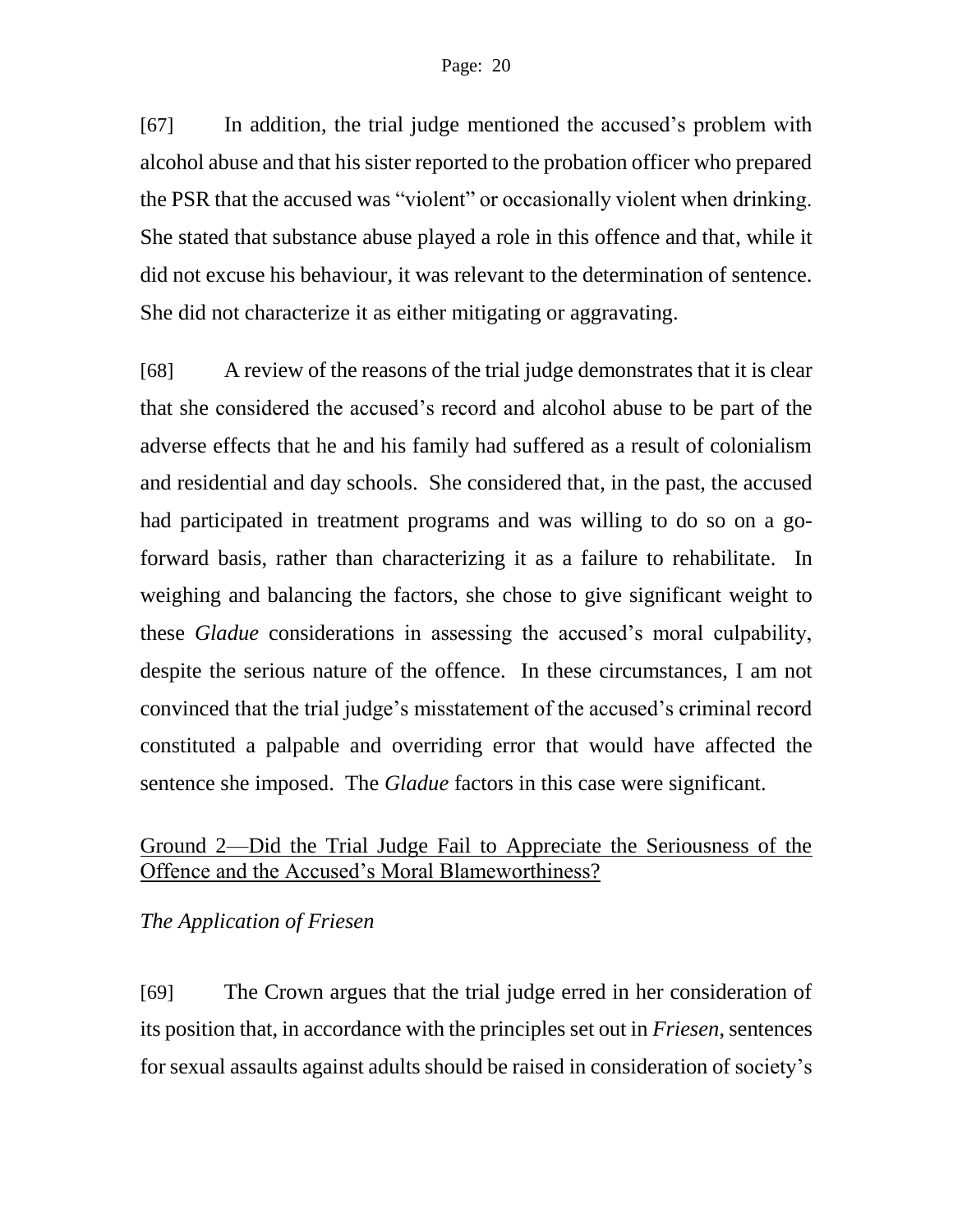and the courts' deepened understanding of the significant harm caused by such offences.

[70] In dismissing this argument, the trial judge stated (at para 24):

In addition to aggravating factors, the Crown has argued, in light of the sentence imposed in *Friesen,* and because of the passage of time and changes in societal attitudes toward sexual assault, that the court should be imposing more stringent sentences generally for sexual offences against adult complainants. I find that that argument runs counter to the express statement of the Supreme Court of Canada in *Friesen*, at paragraph 118, that their decision should not be taken as an indication that stronger sentences are warranted or not warranted for those who offend sexually against adults. . . .

[71] *Friesen* states (at para 118):

We would emphasize that nothing in these reasons should be taken either as a direction to decrease sentences for sexual offences against adult victims or as a bar against increasing sentences for sexual offences against adult victims. As this Court recently held, our understanding of the profound physical and psychological harm that all victims of sexual assault experience has deepened (*Goldfinch* [*R v Goldfinch*, 2019 SCC 38], at para. 37). . . .

[emphasis added]

[72] I agree with the Crown that the principles in *Friesen* should not be limited to cases involving sexual offences against children. Historically, the law has recognized that sentences may be raised or lowered to bring them into harmony with prevailing social values. This well-established principle was recently reinforced in *R v Parranto*, 2021 SCC 46 at paras 22-23. Also see *R v Stone*, [1999] 2 SCR 290 at para 239; *Friesen* at para 35; and *R v Petrowski*, 2020 MBCA 78 at para 40.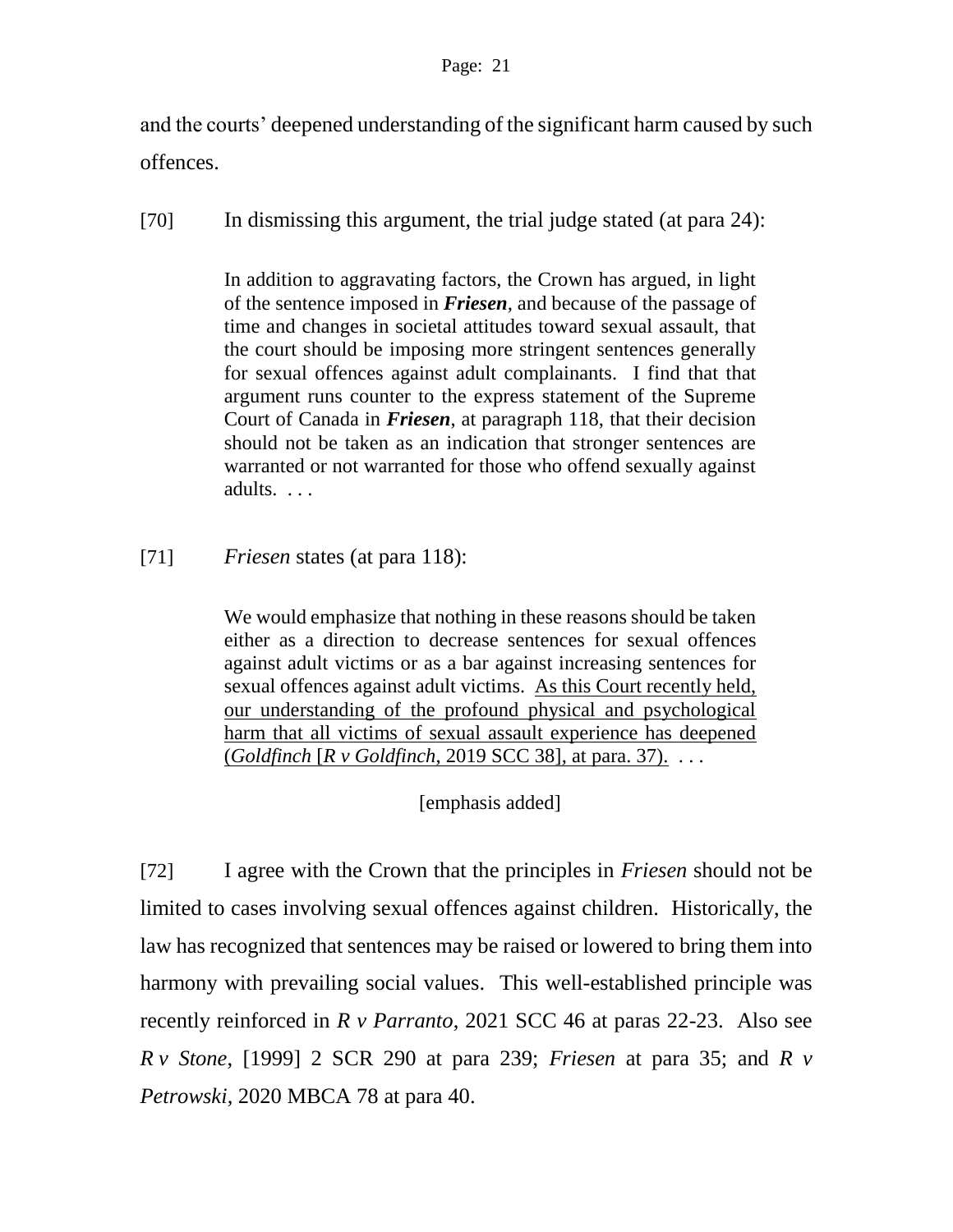[73] In *Friesen*, the Supreme Court stated, "[A]s this Court recognized in *Lacasse*, sentences can and should depart from prior sentencing ranges when Parliament raises the maximum sentence for an offence and when society's understanding of the severity of the harm arising from that offence increases (at para 108 (emphasis added); see also *Lacasse* at paras 62-64, 74).

[74] The Court explained that the first justification for raising sentencing ranges for sexual offences against children involved recognition of Parliament's decision in 2015 to increase maximum sentences for such offences. It stated that the increase should "shift the range of proportionate sentences as a response to the recognition of the gravity of these offences" (*Friesen* at para 109). Quoting from *R c Régnier*, 2018 QCCA 306 at para 78, the Court endorsed the statement that "[i]n certain cases, a sentencing judge . . . 'must feel free to impose sentences above' a past threshold" (*ibid*).

[75] In the case of sexual assault involving adult victims, Parliament has not raised the maximum penalty. It has remained at 10 years' imprisonment since the enactment of section 271 of the *Code*, which came into effect on January 4, 1983.<sup>1</sup>

[76] On the other hand, as referenced in *Friesen* at para 118, the Supreme Court underscored our increased understanding of the effects of sexual assault as explained in *R v Goldfinch*, 2019 SCC 38 (at para 37):

> . . . Sexual assault is *still* among the most highly gendered and underreported crimes (J. Desrosiers and G. Beausoleil-Allard, *L'agression sexuelle en droit canadien* (2nd ed. 2017), at pp. 41- 42). Even hard-fought battles to stop sexual assault in the

 $\overline{a}$ 

<sup>&</sup>lt;sup>1</sup> see Bill C-127, An Act to amend the Criminal Code in relation to sexual offences and other offences against *the person and to amend certain other Acts in relation thereto or in consequence thereof*, 1st Sess, 32nd Parl, 1982 (assented to 27 October 1982), SC 1980-81-82-83, c 125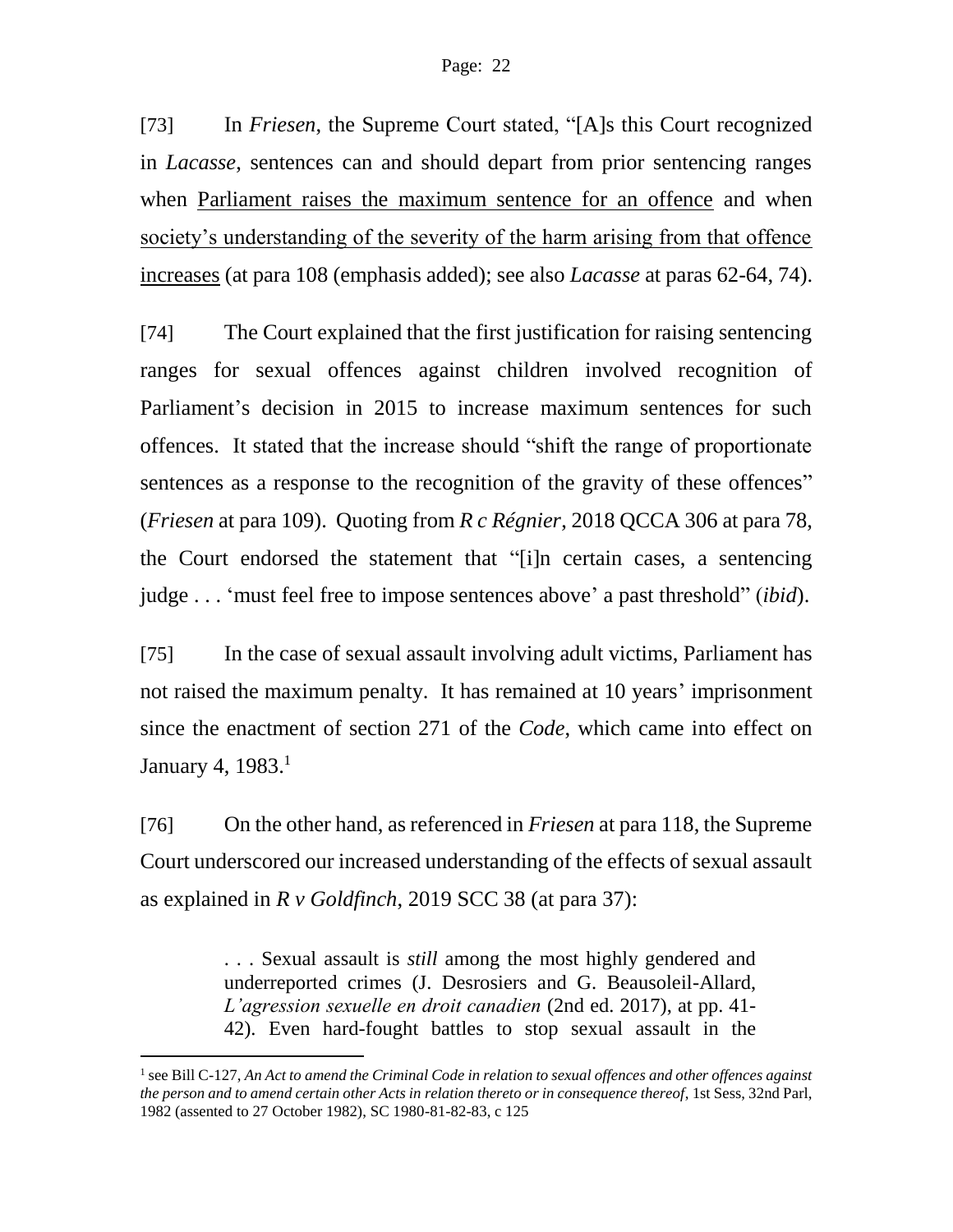workplace remain ongoing (compare, e.g., K. Lippel, "Conceptualising Violence at Work Through A Gender Lens: Regulation and Strategies for Prevention and Redress" (2018), 1 *U of OxHRH J* 142, and C. Backhouse, "Sexual Harassment: A Feminist Phrase That Transformed the Workplace" (2012), 24 *C.J.W.L.* 275). As time passes, our understanding of the profound impact sexual violence can have on a victim's physical and mental health only deepens. Parliament enacted s. 276 to address concrete social prejudices that affect trial fairness as well as the concrete harms caused to the victims of sexual assault. Throughout their lives, survivors may experience a constellation of physical and psychological symptoms including: high rates of depression; anxiety, sleep, panic and eating disorders; substance dependence; self-harm and suicidal behaviour. A recent Department of Justice study estimated the costs of sexual assault at approximately \$4.8 billion in 2009, an astonishing \$4.6 billion of which related to survivors' medical costs, lost productivity (due in large part to mental health disability), and costs from pain and suffering. The harm caused by sexual assault, and society's biased reactions to that harm, are not relics of a bygone Victorian era.

#### [footnotes omitted]

[77] I pause here to note that, in *Sandercock*, the Court also recognized the significant harm that is inferred from the very nature of the sexual assault. It stated, among other things, that it included (1) the fear of another attack, (2) a feeling that the victim is somehow to blame, (3) a sense of violation or outrage while at the same time, (4) a lingering sense of powerlessness in that such an offence "tends to destroy that sense of personal security which modern society strives to offer and humanity so obviously wants" (at para 16).

[78] Despite the inferred harm recognized in *Sandercock*, and while *Goldfinch* was not a case concerning sentencing, the reference in *Friesen* to *Goldfinch* at para 37 may reasonably be considered to be a recognition that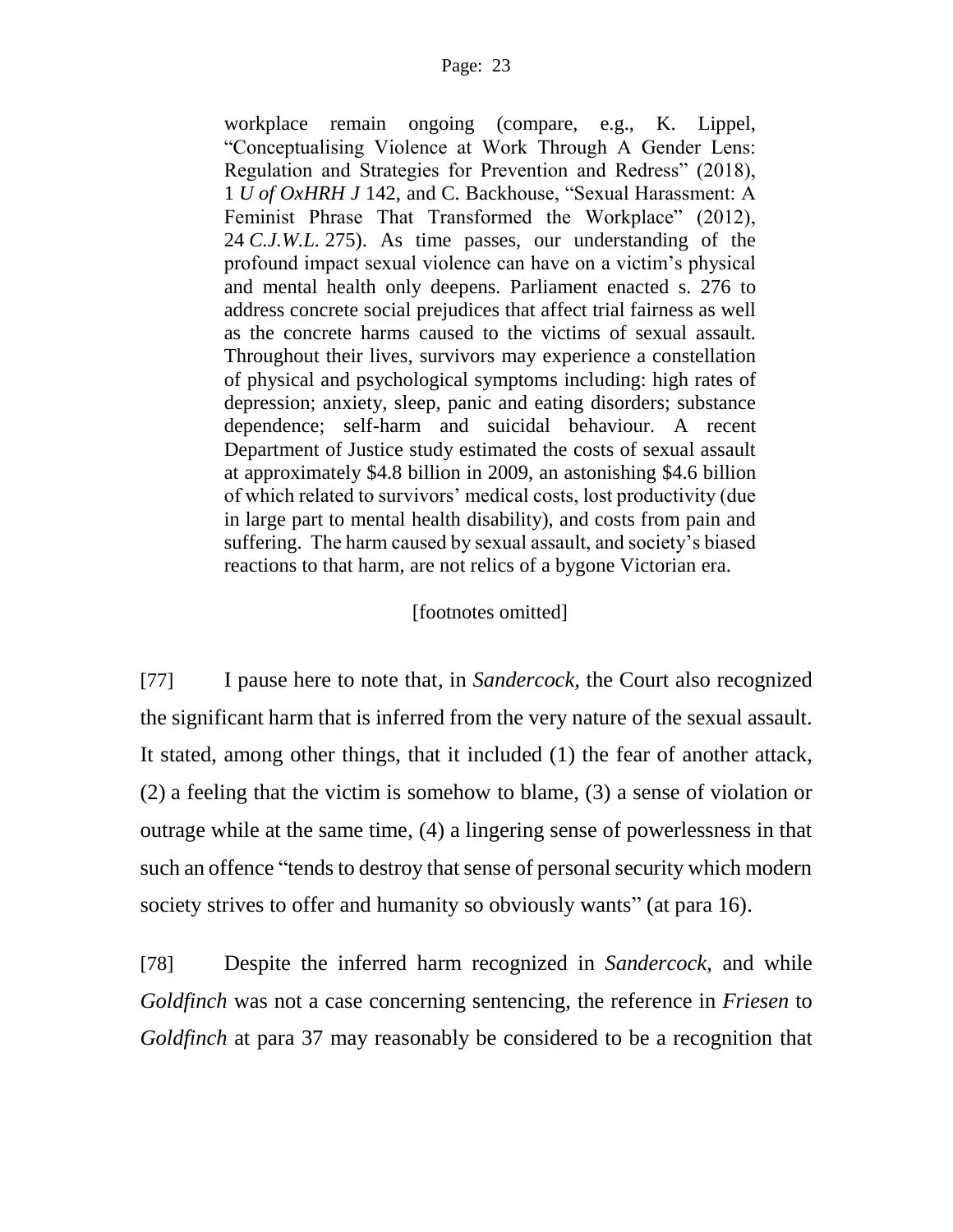society's and the courts' knowledge of the harm caused by sexual assault against adults is increasing over time in the sentencing context.

[79] I am aware of one appellate decision that has adopted *Friesen* in the consideration of sentencing for sexual assault involving adult victims. In *[R v](https://canlii.ca/t/jh57n)  [Kolola](https://canlii.ca/t/jh57n)*, 2021 NUCA 11, the accused appealed a sentence of 30 months' imprisonment imposed for forcing sexual intercourse on a sleeping victim. In dismissing the accused's appeal, the Nunavut Court of Appeal stated (at para 36):

> . . . While *Friesen* dealt with sexual abuse of children, the caution about relying on dated precedents in cases of sexual abuse of adult victims is equally applicable. Our understanding of the gravity and harmfulness of sexual offences has evolved and courts must recognize that dated precedents may constrain a sentencing judge's ability to impose a proportionate sentence in these cases. . . .

[80] In summary, society and the courts are continuing to recognize the significant harm caused to adult victims of sexual assault. This must be reflected in sentences imposed by the courts. On the other hand, the courts must balance this with Parliament's maintenance of the maximum sentence for the offence of sexual assault which has been in place since 1983.

# *Legislative Change*

[81] Even though Parliament has not increased the maximum sentence for sexual assault on an adult, the Crown argues that it has signalled a need for change based on legislative amendments that the Crown contends are relevant to the accused. At the sentencing hearing, the Crown referred to section 718.2(a)(iii.1) of *Code*, which requires a sentencing court to consider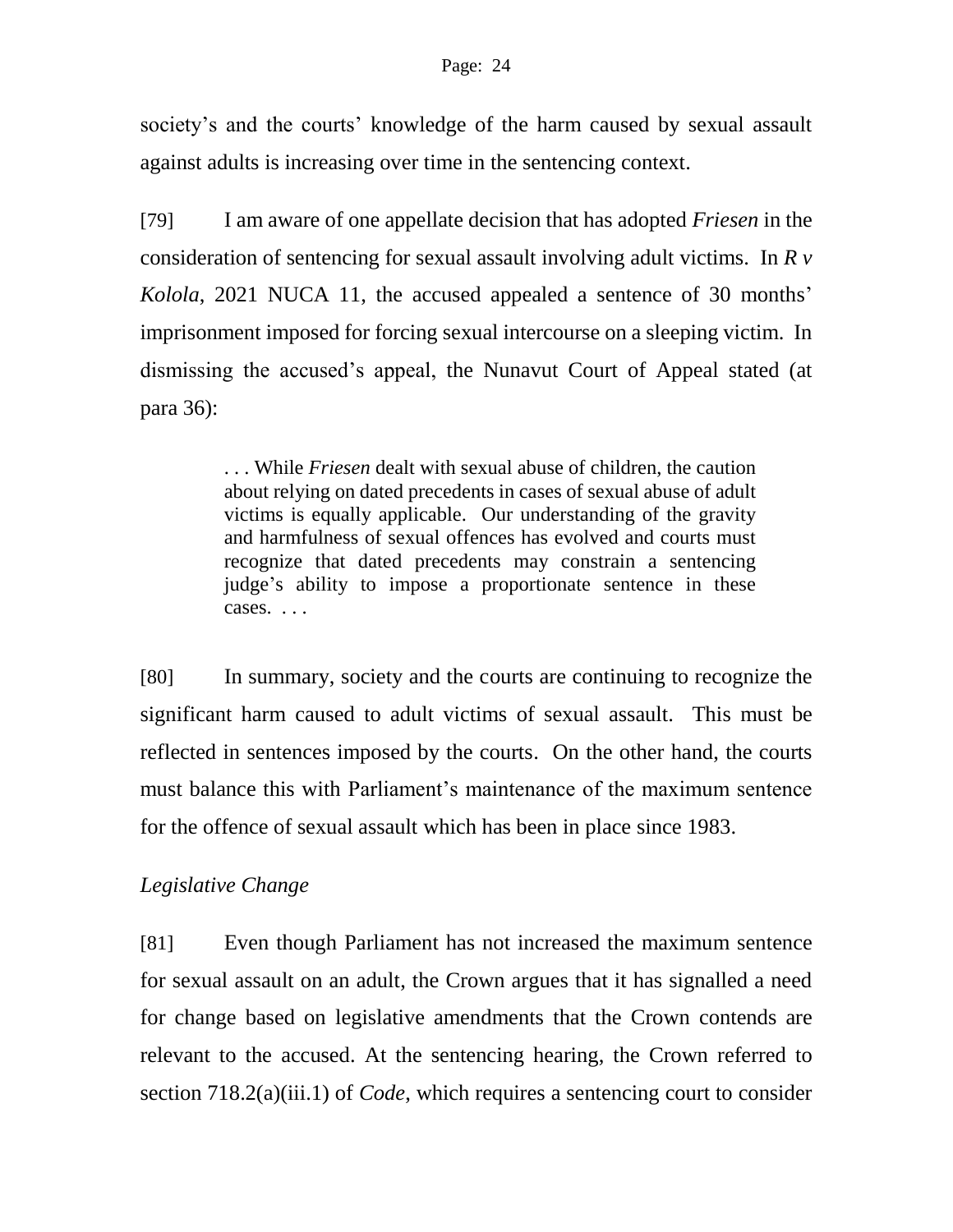evidence that the offence had a significant impact on the victim. It also referred to section 718.04, which requires the sentencing court to give primary consideration to the objectives of denunciation and deterrence when imposing a sentence for an offence that involved the abuse of a person who is vulnerable because of personal circumstances—including because the person is Aboriginal and female.

[82] In its factum, the Crown also referred to *LP*, which discusses an amendment to section 718.2(e) of the *Code* made in 2015 which added the consideration of "harm done to victims or to the community" as a consideration in the application of the principle that "all available sanctions, other than imprisonment" should be considered "with particular attention to the circumstances of Aboriginal offenders" (at paras 67, 73).

[83] Thus, I will briefly review the history and jurisprudence regarding these sections.

## Section 718.2(a)(iii.1) of the *Code*

[84] Section  $718.2(a)(iii.1)$  states:

#### **Other sentencing principles**

**718.2** A court that imposes a sentence shall also take into consideration the following principles:

**(a)** a sentence should be increased or reduced to account for any relevant aggravating or mitigating circumstances relating to the offence or the offender, and, without limiting the generality of the foregoing,

. . .

**(iii.1)** evidence that the offence had a significant impact on the victim, considering their age and other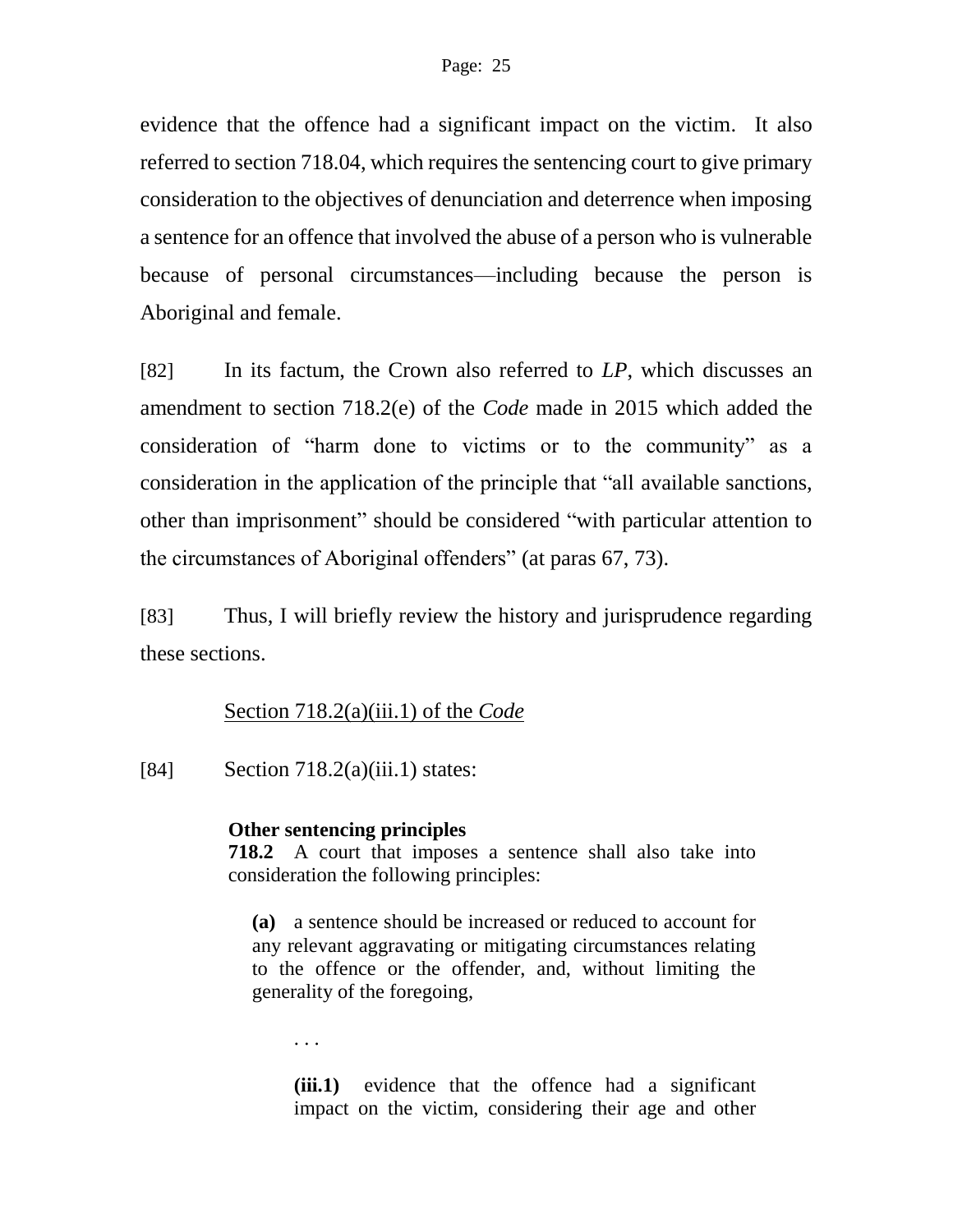personal circumstances, including their health and financial situation,

. . .

[85] This section was enacted in 2012 pursuant to section 2 of the *Protecting Canada's Seniors Act*, SC 2012, c 29. The legislative summary of this *Act* states: "This enactment amends the [*[Code](https://laws-lois.justice.gc.ca/eng/acts/C-46)*] to add vulnerability due to age as an aggravating circumstance for sentencing purposes."

[86] Despite the title of the enacting legislation and its stated purpose, courts have recognized the plain wording of the section and have applied it in circumstances where there has been significant impact on a victim who was not elderly (see, for example, *R v Al-Shimmary*, 2017 ONCA 122 at paras 8- 9; *R v Quash*, 2019 YKCA 8 at paras 27-32; *R v LSN*, 2020 BCCA 109 at para 81; *R v Letkeman*, 2021 MBCA 68 at para 60; and *R v Sidhu*, 2022 ABCA 66 at para 76).

[87] Certainly, all victims of sexual assault suffer a significant impact. However, I would not necessarily interpret this section as a direct signal from Parliament that would indicate an increase in sentences in sexual assaults involving adult victims was intended.

# Section 718.2(e) of the *Code*

[88] Section 718.2(e) of the *Code* states:

## **Other sentencing principles**

. . .

**718.2** A court that imposes a sentence shall also take into consideration the following principles: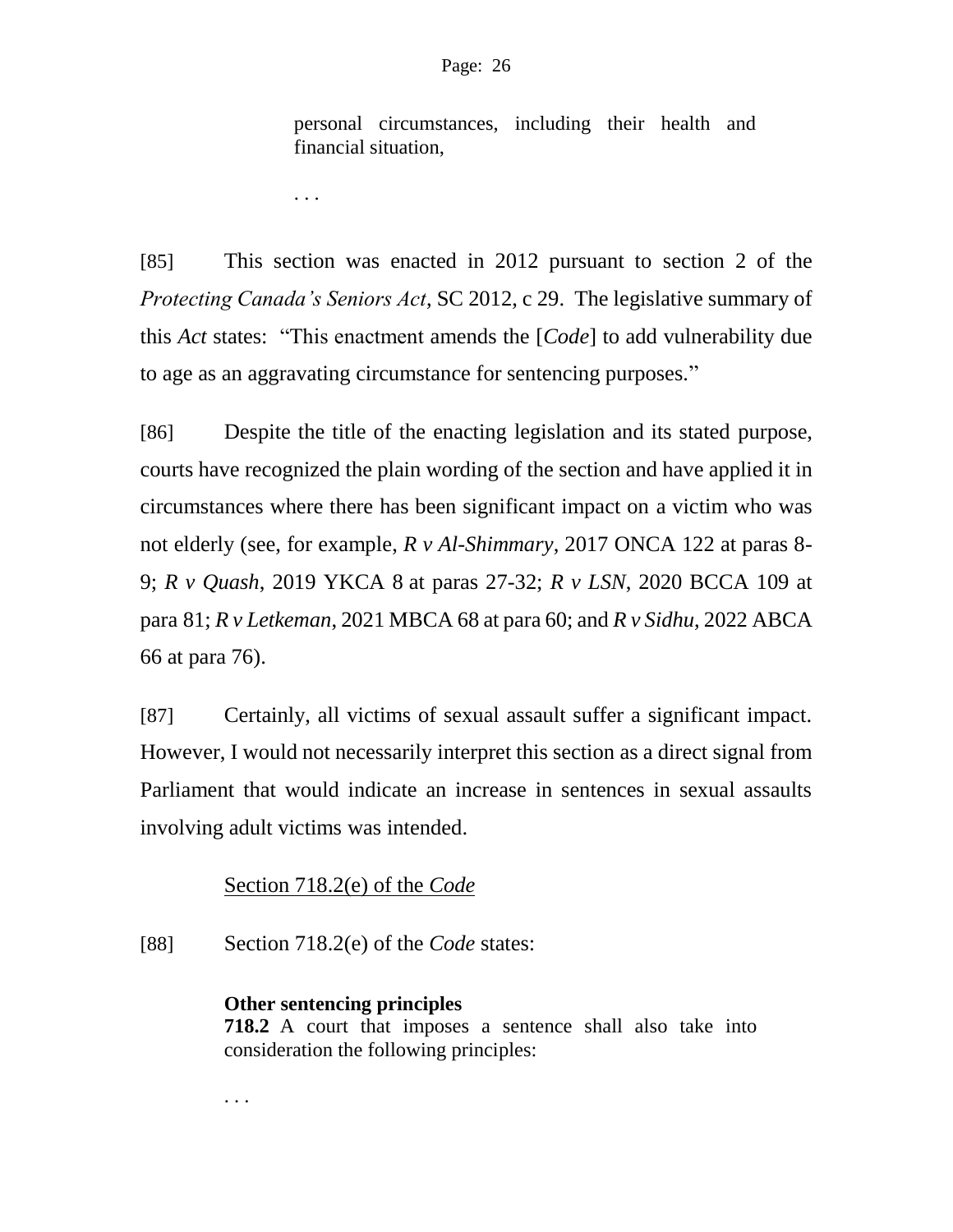**(e)** all available sanctions, other than imprisonment, that are reasonable in the circumstances and consistent with the harm done to victims or to the community should be considered for all offenders, with particular attention to the circumstances of Aboriginal offenders.

[89] The history of the current section 718.2(e) demonstrates that it was amended in 2015 pursuant to clause 24 of Bill C-32, *An Act to enact the Canadian Victims Bill of Rights and to amend certain Acts*, 2nd Sess, 41st Parl, 2015 (assented to 23 April 2015), SC 2015, c 13, s 2 (Bill C-32) to include a consideration of harm done to victims and to the community (the amendment). The purpose of the amendment was described in *LP* as follows (at para 73):

> On this matter, it is important to underline that [section 718.2\(](https://www.canlii.org/en/ca/laws/stat/rsc-1985-c-c-46/latest/rsc-1985-c-c-46.html#sec718.2_smooth)*e*) of the [*Code*] was amended in 2015, which is after *Ipeelee* [*R v Ipeelee*, 2012 SCC 13] was rendered, to add "harm done to victims or to the community" as a consideration in sentencing Indigenous offenders. In the parliamentary debates, the Minister of Justice stated that "(a)dding a requirement that the court also consider the harm done to victims and to the community would help to ensure there is a proper balance between the rights of offenders and those who have been victimized by offenders' behaviour".

> > [footnotes omitted]

[90] The amendment was not passed without Parliamentary discussion. Throughout the legislative process, most of the concerns raised regarding the amendment involved its potential to clash with sentencing principles to be considered when dealing with Aboriginal offenders, as stated in section 718.2(e) and as interpreted by the Supreme Court in *Gladue* and *R v Ipeelee*, 2012 SCC 13. For example, at the second reading of Bill C-32, the Hon Irwin Cotler expressed concern that it "would appear to limit the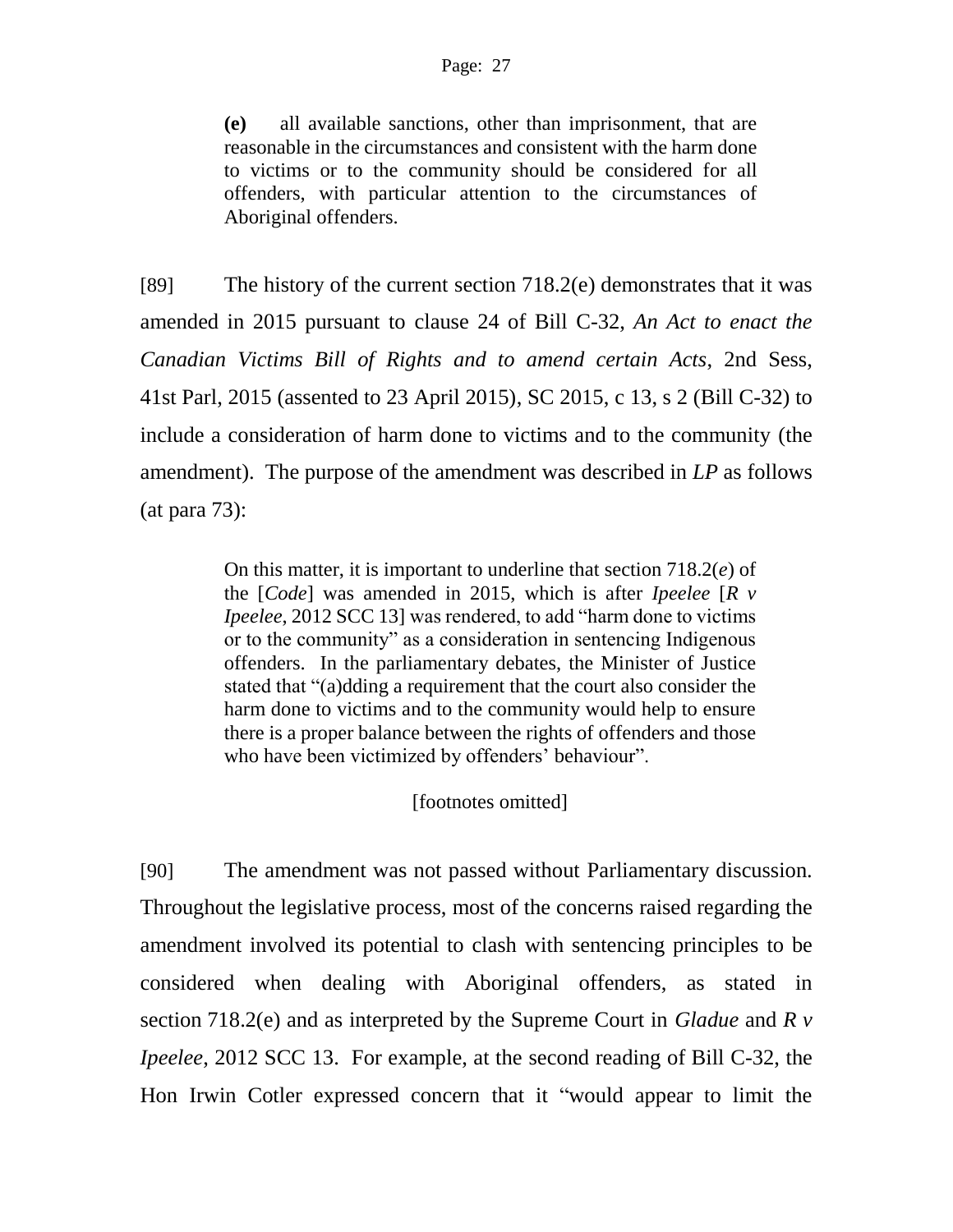application of the Gladue principles by specifying that the sentence must be 'consistent with the harm done to victims or to the community'."<sup>2</sup>

[91] In response, the Hon Robert Goguen, said that the importance of *Gladue* principles would have to be recognized should section 718.2(e) be amended. He stated, "Certainly [the amendment] will be made the intent of [Bill C-32], as the legislator has intended, while respecting the rights of [A]boriginals and their communities."<sup>3</sup>

[92] In *R v Johnny*, 2016 BCCA 61, the Court considered the argument that the effect of the amendment was to diminish the consideration to be given to the appellant's *Gladue* factors. It stated (at para 21):

> . . . As for the Crown's comment regarding [the victim's] equally unfortunate background, counsel argued that the judgment relayed a "subtle tone" that [the appellant] now comprises "part of a separate category of offenders disentitled from meaningful and comprehensive *Gladue* consideration because his victim was also plagued by the effects of colonialism as articulated in *Ipeelee* and *Gladue*." I do not agree. The fact that the sentencing judge was required to consider s. 718.2(e) does not mean she was to ignore the effects of the offender's conduct on his community – whether it be Aboriginal or not – or on the various individuals who have suffered and continue to suffer as a result of the loss of deceased. . . .

[93] In *R v AD*, 2019 ABCA 396, the Court made extensive comment on the interplay between the consideration of harm done to the victim or to the

l

<sup>2</sup>Bill C-32, *An Act to enact the Canadian Victims Bill of Rights and to amend certain Acts*, 2nd reading, *House of Commons Debates (Hansard)*, 41-2, vol 147, No 72 (9 April 2014) at 4497 (Hon Irwin Cotler) <sup>3</sup> Bill C-32, *An Act to enact the Canadian Victims Bill of Rights and to amend certain Acts*, 2nd reading, *House of Commons Debates (Hansard)*, 41-2, vol 147, No 95 (3 June 2014) at 6165 (Hon Robert Goguen)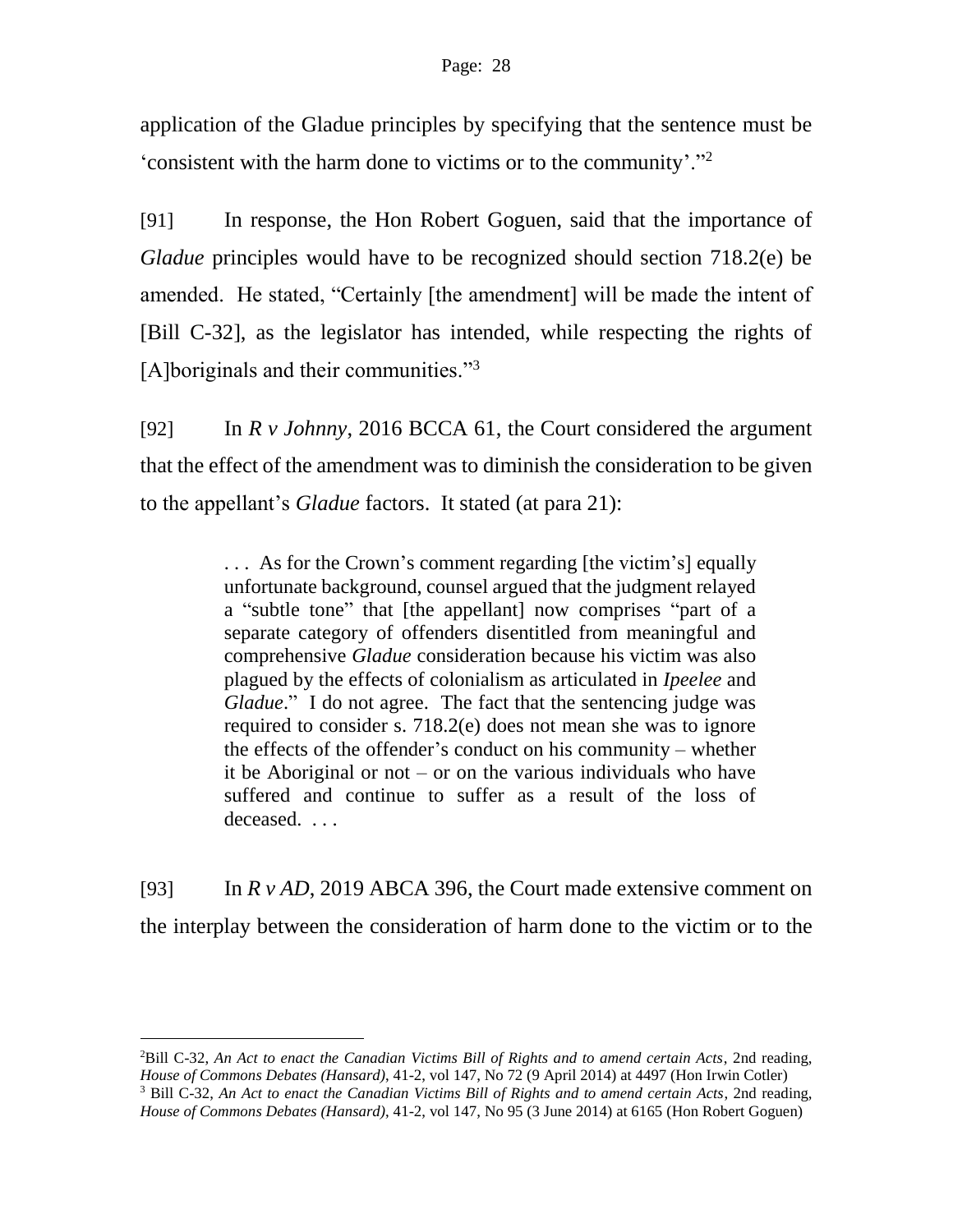community and how the circumstances of the victim as an Aboriginal woman should affect the sentencing of the accused. It stated (at para 27):

> Consideration of the victim, in this case the fact that she was an Aboriginal female, does not negate or otherwise trump the necessity of courts, when sentencing offenders, paying particular attention to the circumstances of Aboriginal offenders (s 718.2(e)). Rather, it requires that, in having regard to the circumstances of Aboriginal offenders, the courts do not discount the lives of or harms done to *Aboriginal victims of crime, their families and their communities* (*R v Whitehead*, 2016 SKCA 165 at para 83 . . . ). The appropriateness of considering not only the nature of the victim, but the broader community, was recognized in *[R. v.](https://canlii.ca/t/fl5r6)  [Williams](https://canlii.ca/t/fl5r6)*, 2011 BCCA 194 at para 9 . . . where the Court of Appeal, in upholding the sentence imposed on an Aboriginal offender who sexually assaulted an Aboriginal girl, observed that "(t)here is much to be said for the sentencing judge's concern for the protection of Aboriginal victims such as this child, and for the role of deterrence in the Aboriginal community."

[94] The Court stated that, consideration of the circumstances of Aboriginal victims is "arguably necessary in order to meaningfully achieve the fundamental purpose of sentencing, namely the protection of the public" (at para 29).

[95] In *LP*, the majority of the Court reiterated that section 718.2(e) must not be seen as discounting the lives or harms done to Aboriginal victims of crime, as well as their families and communities, and that the sentencing judge must have concern for the protection of Aboriginal victims and promoting deterrence in Aboriginal communities (see para 81).

[96] To be sure, courts continue to consider the *Gladue* principles as they relate to the circumstances of Indigenous offenders since the amendment. Sometimes, the Indigenous circumstances of the offender affect the ultimate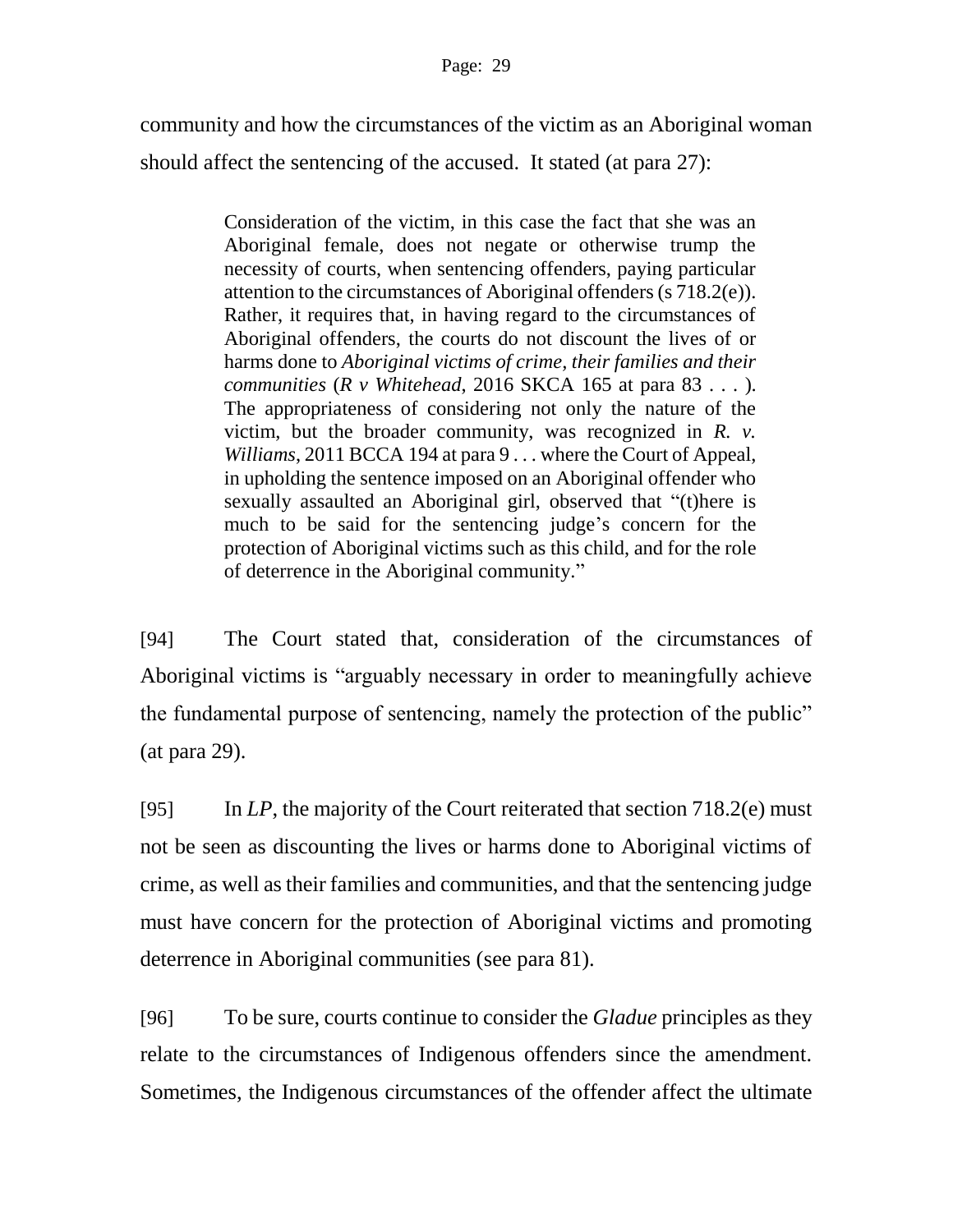sentence imposed, and sometimes not (see, for example, *Chanalquay* at paras 57-60; *[R v Guimond](https://canlii.ca/t/gn95m) (MJ) et al*, 2016 MBCA 18 at paras 6-7; *Johnny* at paras 21, 33; *R v Whitehead*, 2016 SKCA 165 at paras 81, 85, 88; *R v Delorme*, 2017 SKCA 3 at para 81; and *R v Macintyre-Syrette*, 2018 ONCA 706 at paras 5, 22).

[97] Thus, a review of the jurisprudence reveals that courts have interpreted section 718.2(e) in a manner that recognizes the harm done to victims and communities while still giving effect to *Gladue* considerations.

## Section 718.04 of the *Code*

[98] In this case, while section 718.04 had not been enacted at the time of the offence, it was in force at the time that the accused was sentenced.

[99] Section 718.04 states:

#### **Objectives – offence against vulnerable person**

**718.04** When a court imposes a sentence for an offence that involved the abuse of a person who is vulnerable because of personal circumstances — including because the person is Aboriginal and female — the court shall give primary consideration to the objectives of denunciation and deterrence of the conduct that forms the basis of the offence.

[100] This provision, among others, was enacted as part of Bill C-75, *An Act to amend the Criminal Code, the Youth Criminal Justice Act and other Acts and to make consequential amendments to other Acts*, 1st Sess, 42nd Parl, 2019 (assented to 21 June 2019) (Bill C-75) that was introduced in 2018. In the second reading of Bill C-75, the Hon Jody Wilson-Raybould noted that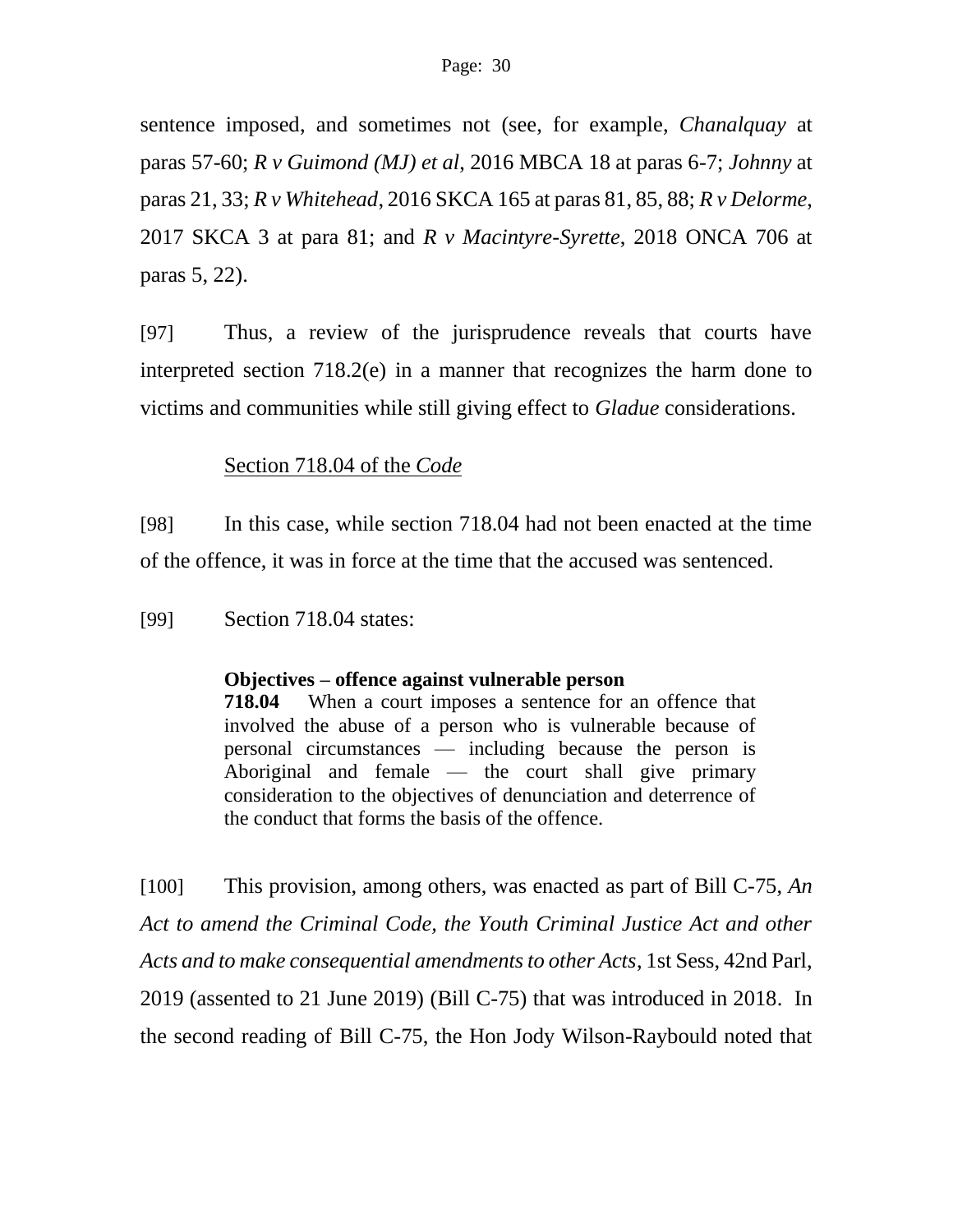one of its key areas of reform was to bolster the response of the justice system to intimate partner violence.<sup>4</sup>

[101] The first draft of Bill C-75 did not contain section 718.04. The addition of this section was suggested during consideration of Bill C-75 at the Standing Senate Committee on Legal and Constitutional Affairs. The suggestion to include section 718.04 (which was worded slightly differently at the time) was in response to multiple witness speeches regarding the vulnerability of Indigenous women and girls in Canada, and the need to take heightened rates of violence into consideration.<sup>5</sup>

[102] As occurred with the amendment to section 718.2(e) in 2015, concerns were raised that the inclusion of section 718.04 might contradict and/or interfere with the application of *Gladue* principles.

[103] Mr. Matthias Villetorte, Senior Counsel and Team Lead of the Department of Justice Canada, provided his opinion that the section was a direction to sentencing courts to "treat this more seriously, and obviously for sentences imposed to reflect the gravity of what the crime is."<sup>6</sup> He repeated the intent of section 718.2(e) and the Supreme Court's interpretation of it in *Gladue* and *Ipeelee*, concluding that the proposed section 718.04 would "not impede a sentencing judge from imposing a sentence that is proportionate in the circumstances."<sup>7</sup>

 $\overline{a}$ 

<sup>4</sup> See Bill C-75, *An Act to amend the Criminal Code, the Youth Criminal Justice Act and other Acts and to make consequential amendments to other Acts*, 2nd reading, *House of Commons Debates (Hansard)*, 42-1, vol 148, No 300 (24 May 2018) at 19602-604 (Hon Jody Wilson-Raybould)

<sup>5</sup> Senate, Standing Senate Committee on Legal and Constitutional Affairs, *Evidence*, 42-1, No 62 (16 May 2019)

<sup>6</sup> *Ibid*

<sup>7</sup> *Ibid*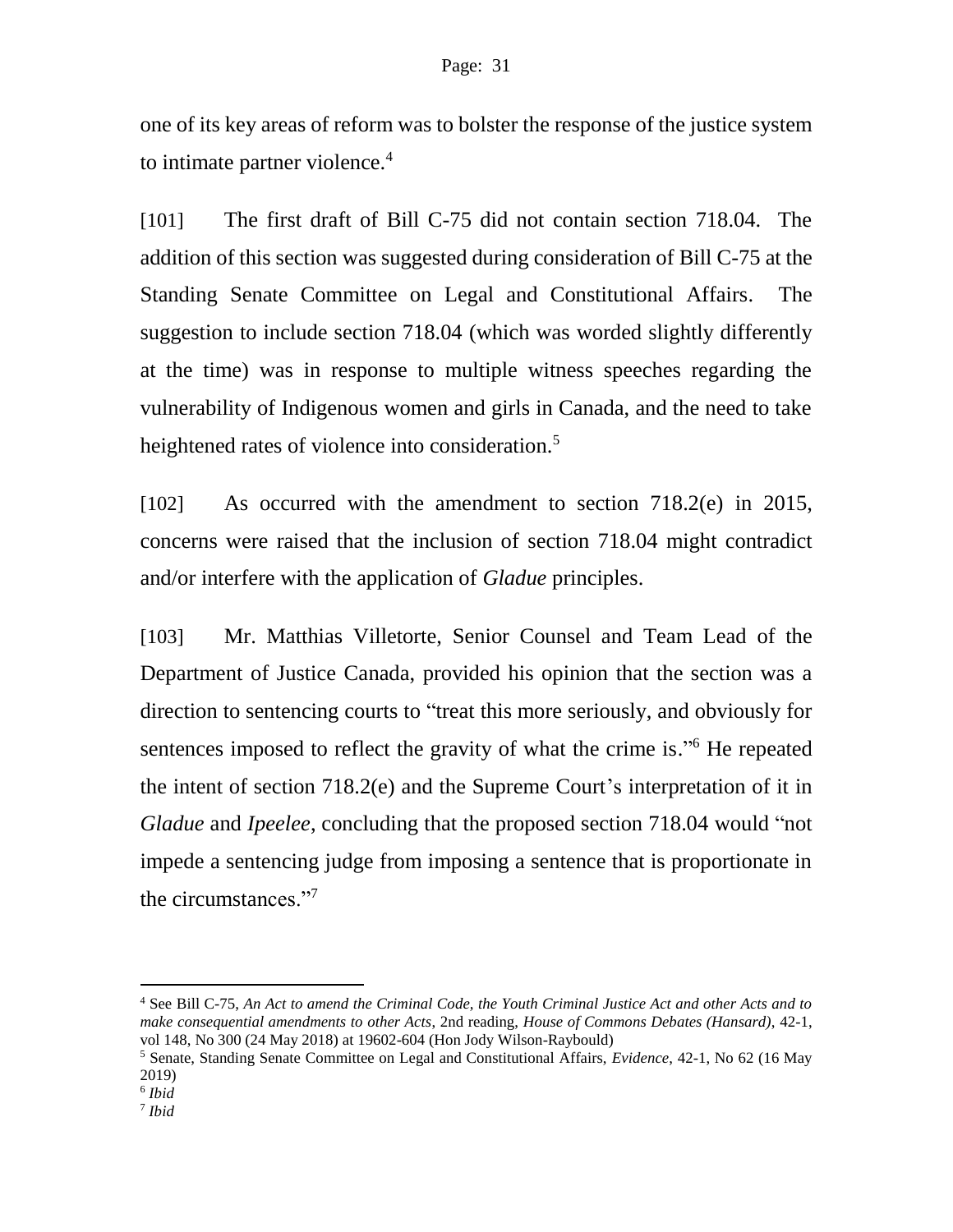[104] The Canada, Legal and Social Affairs Division, Parliamentary Information and Research Service, *Legislative Summary of Bill C-75: An Act to amend the Criminal Code, the Youth Criminal Justice Act and other Acts and to make consequential amendments to other Acts* (Legislative Summary), Publication No 42-1-C75-E (Ottawa: Library of Parliament, 2019) by Laura Barnett et al describes sections 718.04 and 718.201 (abuse of an intimate partner—court to consider increased vulnerability of female victims, particularly Aboriginal female victims) as addressing two recommendations in the Canada, National Inquiry into Missing and Murdered Indigenous Women and Girls, *Reclaiming Power and Place: The Final Report of the National Inquiry into Missing and Murdered Indigenous Women and Girls*, vol 1b (Ottawa: NIMMIWG, 2019) (the MMIWG Report); as well as some of the concerns noted by the Supreme Court in *R v Barton*, 2019 SCC 33.

[105] In *Barton*, writing on behalf of the majority of the Supreme Court, Moldaver J stated (at para 204):

> . . . [T]o better ensure Indigenous women and girls receive the full protection and benefit of the law in sexual assault cases, our criminal justice system should take reasonable steps to address biases, prejudices, and stereotypes against Indigenous women and girls openly, honestly, and without fear. . . .

[106] In *LP*, the Quebec Court of Appeal noted that section 718.04 is included as a sentencing objective (see para 77). The Court reiterated that "[t]he protection of vulnerable female Indigenous victims as a sentencing consideration is not a novelty, and was judicially considered prior to the enactment" of the provisions (at para 80). It reinforced that the provisions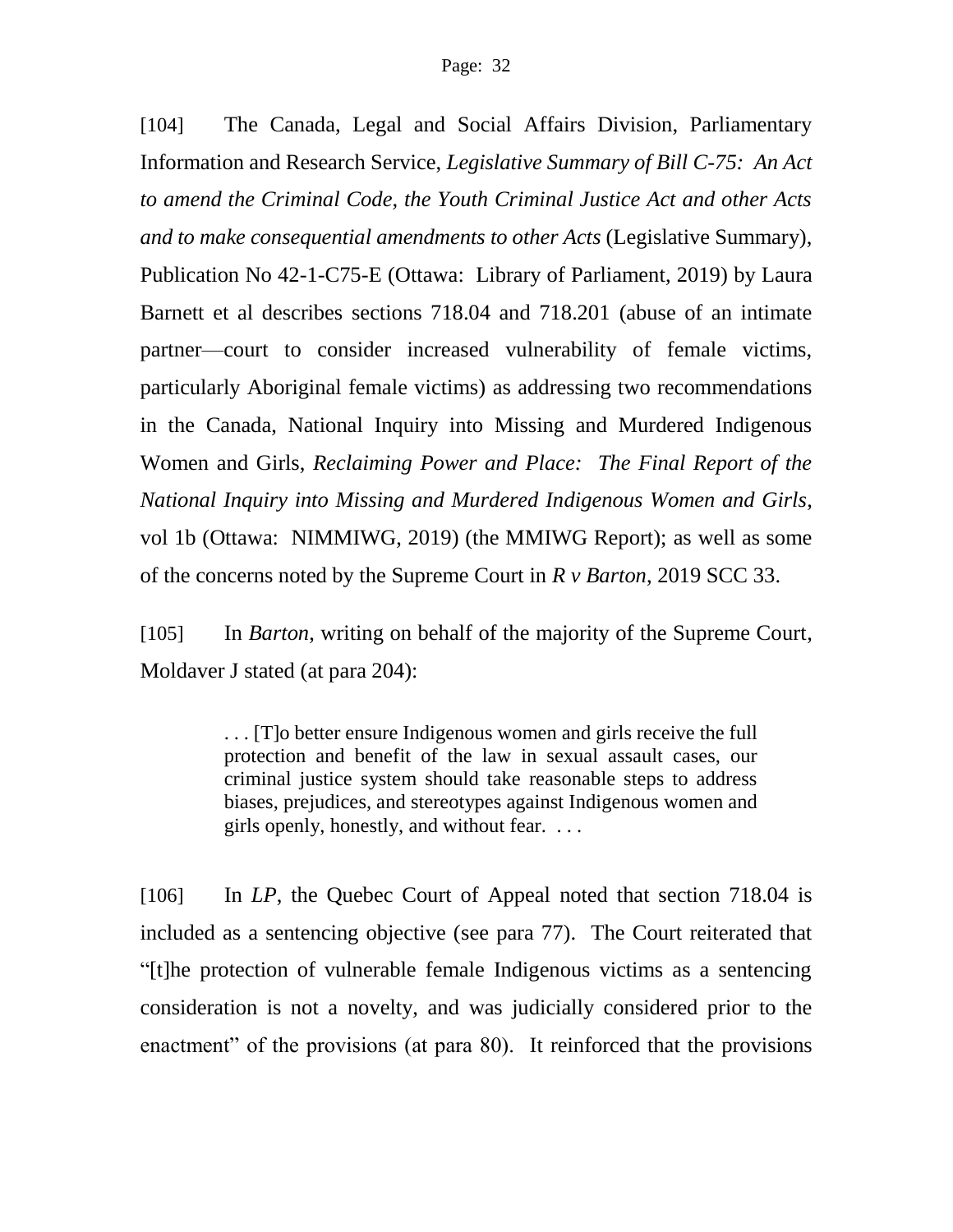were intended to address recommendations in the MMIWG Report and the concerns expressed by the Supreme Court in *Barton* (see para 80).

[107] In *Kolola*, the Nunavut Court of Appeal held that "[s]ection 718.04 codified the long standing and well-established common law principle where Courts have considered denunciation and deterrence the primary sentencing considerations in cases involving the abuse of a victim who is vulnerable because of their personal circumstances" (at para 34; see also *R v Alcorn*, 2021 MBCA 101 at para 60).

[108] In *R v CD*, 2021 NUCA 21, the Court upheld a sentence of nine months' imprisonment for two counts of sexual interference that the accused had committed against his granddaughter. Both were Inuk. In dismissing the appeal, the Court rejected the accused's argument that the sentencing judge failed to properly consider the *Gladue* factors and erred in his consideration of section 718.04 when he characterized the fact that the victim was Aboriginal or female as an aggravating factor. The Court held that it was not a reviewable error to use the word "aggravating" in reference to Parliament's direction in section 718.04, as the Aboriginal or female status of a vulnerable victim is relevant in sentencing (at para 39). It stated that the use of the word "aggravating" by the trial judge should simply be taken as referring to the "indicia of gravity" surrounding the offence (*ibid*).

[109] In the Alberta Court of Appeal case of *R v McDonald*, 2021 ABCA 262, the Court considered sections 718.04 and 718.201. It reinforced that those sections give primary consideration to the objectives of denunciation and deterrence where the victim is an Indigenous woman and intimate partner of the accused. It then stated (at paras 29-30):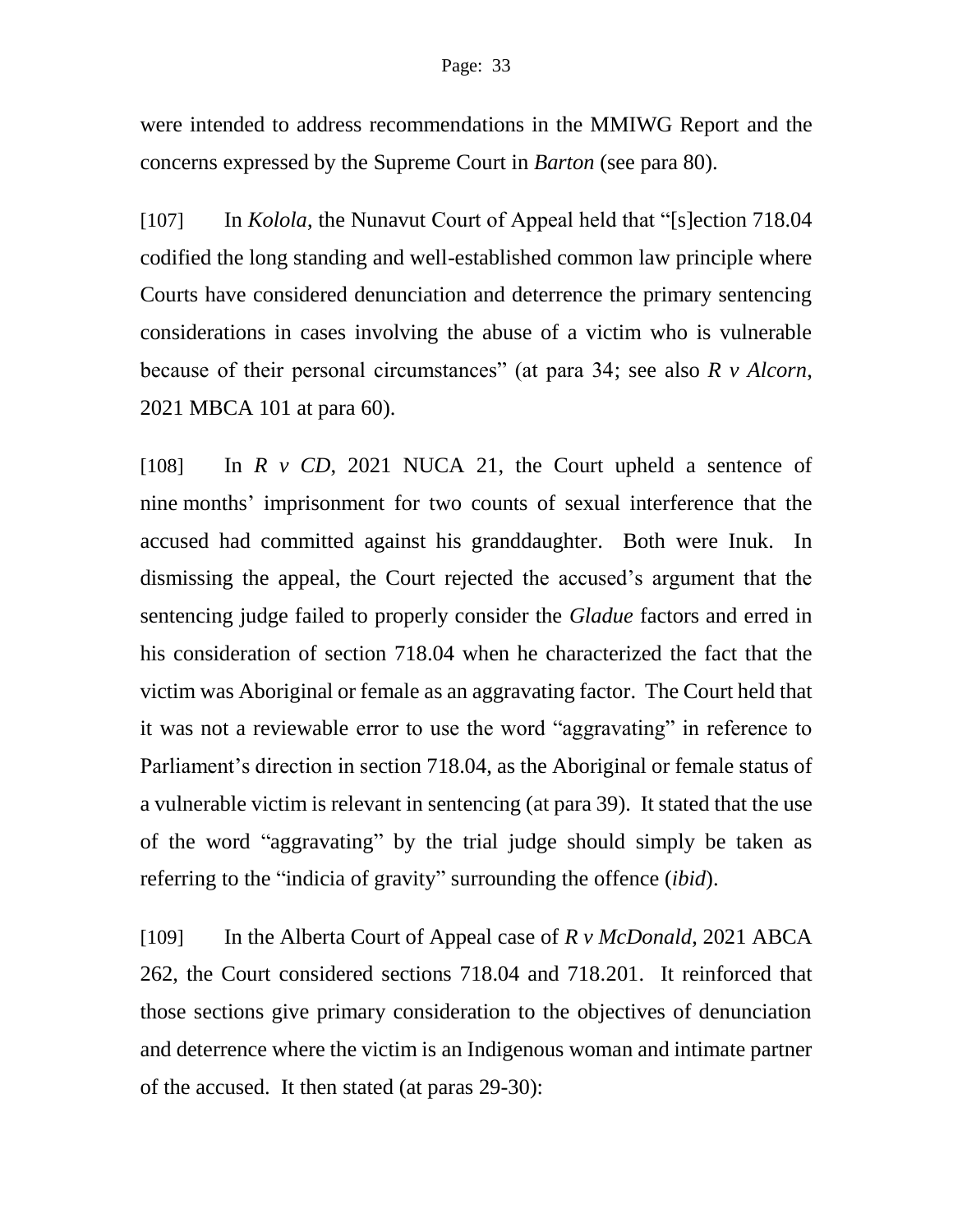#### Page: 34

As observed by the British Columbia Court of Appeal in *R v Nahanee*, 2021 BCCA 13 at para 85, leave to appeal granted 2021 CanLII 58913 (SCC):

The effort at reconciliation that, in part, motivates the *Gladue* approach to sentencing, is not served by sentences that do not sufficiently deter violence against Indigenous children.

That comment is equally apt in the case of violence against Indigenous women.

[110] In summary, section 718.04 mandates sentencing courts to give primary consideration to the objectives of denunciation and deterrence in circumstances where the victim is vulnerable because of personal circumstances—including because the person is Aboriginal and female. It is not intended to diminish *Gladue* principles. The application of *Gladue* principles will not necessarily result in a lesser sentence, but they may, depending on the circumstances. Nonetheless, the principles of denunciation and deterrence often mandate a harsher sentence in the interest of the protection of the public.

## *Conclusion Regarding Increased Sentences*

[111] It is manifestly clear that adult victims of sexual assault typically suffer significant harm. That harm was recognized at the time of *Sandercock* and our understanding of it continues to deepen, as was stated in *Goldfinch*.

[112] In addition, Parliament has chosen to legislate sentencing considerations targeting the recognition of significant harm to victims in section 718.2(a)(iii.1) and harm to victims or communities when considering section 718.2(e). With the enactment of section 718.04, it has also mandated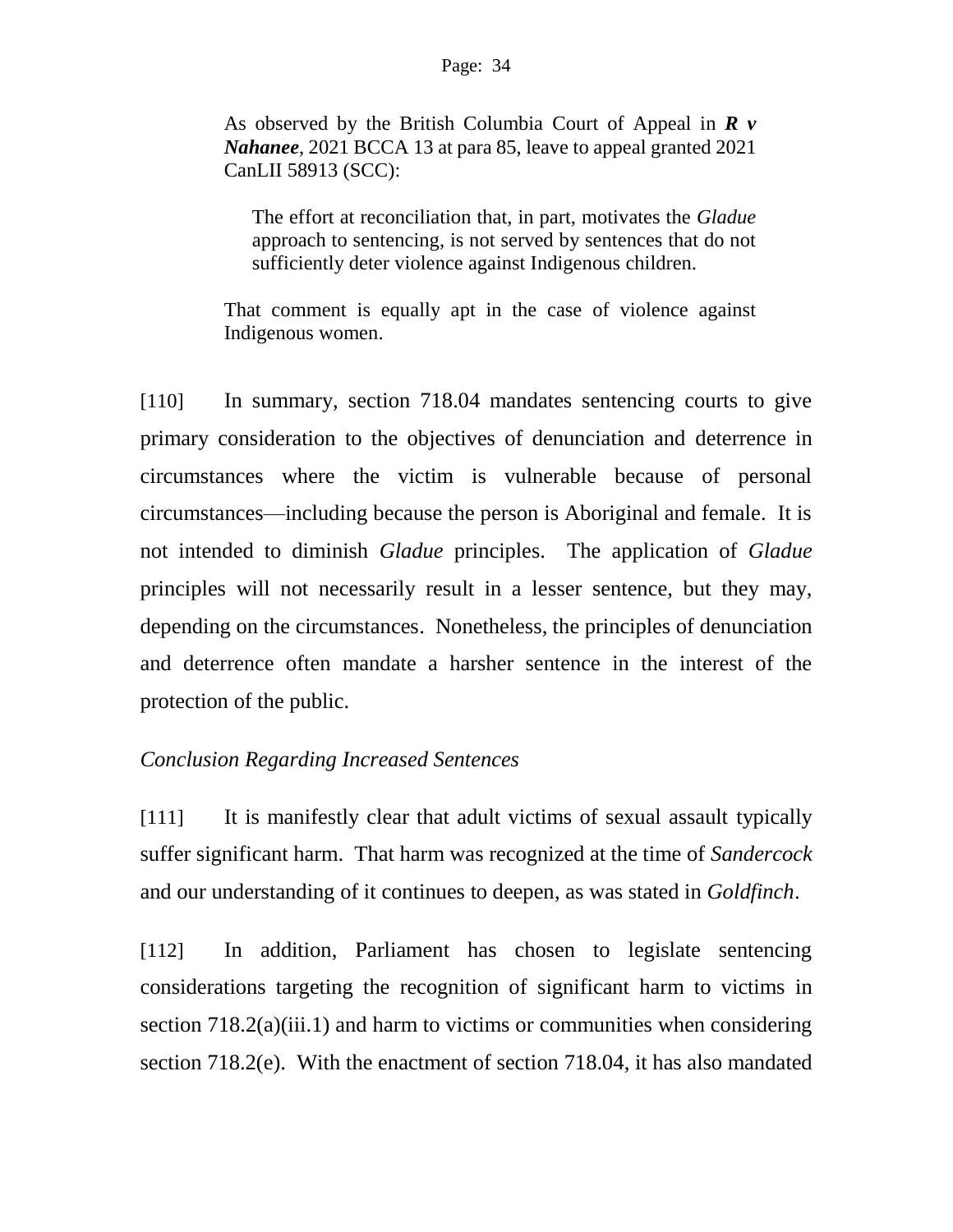the consideration of denunciation and deterrence for offences involving vulnerable persons—including because the person is Aboriginal and female.

[113] On the other hand, often increases in sentence are responsive to legislated increases in minimum and/or maximum sentences. In this case, Parliament has not increased the maximum sentence for the offence of sexual assault since it was enacted in 1983.

[114] Typically, sentencing ranges develop over time and increases in sentences and sentencing ranges are generally incremental in nature (see *R v Ruizfuentes*, 2010 MBCA 90 at para 20; and *Petrowski* at para 29). As was stated in *R v Wright* (2006), 216 CCC (3d) 54 (Ont CA) (at para 22):

> "Ranges" are not embedded in stone. Given their nature as guidelines only, I do not view them as being fixed in law, as is the case with binding legal principles. They may be altered deliberately, after careful consideration, by the courts. Or, they may be altered practically, as a consequence of a series of decisions made by the courts which have that effect. If a range moves by virtue of the application of individual cases over time, it is not necessary to overrule an earlier range that may once have been in vogue; it is only necessary to recognize that the courts have adapted and the guidelines have changed.

[115] However, in some cases, "an appellate court must also set a new direction, bringing the law into harmony with a new societal understanding of the gravity of certain offences or the degree of responsibility of certain offenders" (*Friesen* at para 35; see also *Parranto* at para 22; and *Alcorn*).

[116] Sometimes an appellate court will establish a sentencing range in recognition of a particular need (see *R v Smith*, 2019 SKCA 100 at para 44).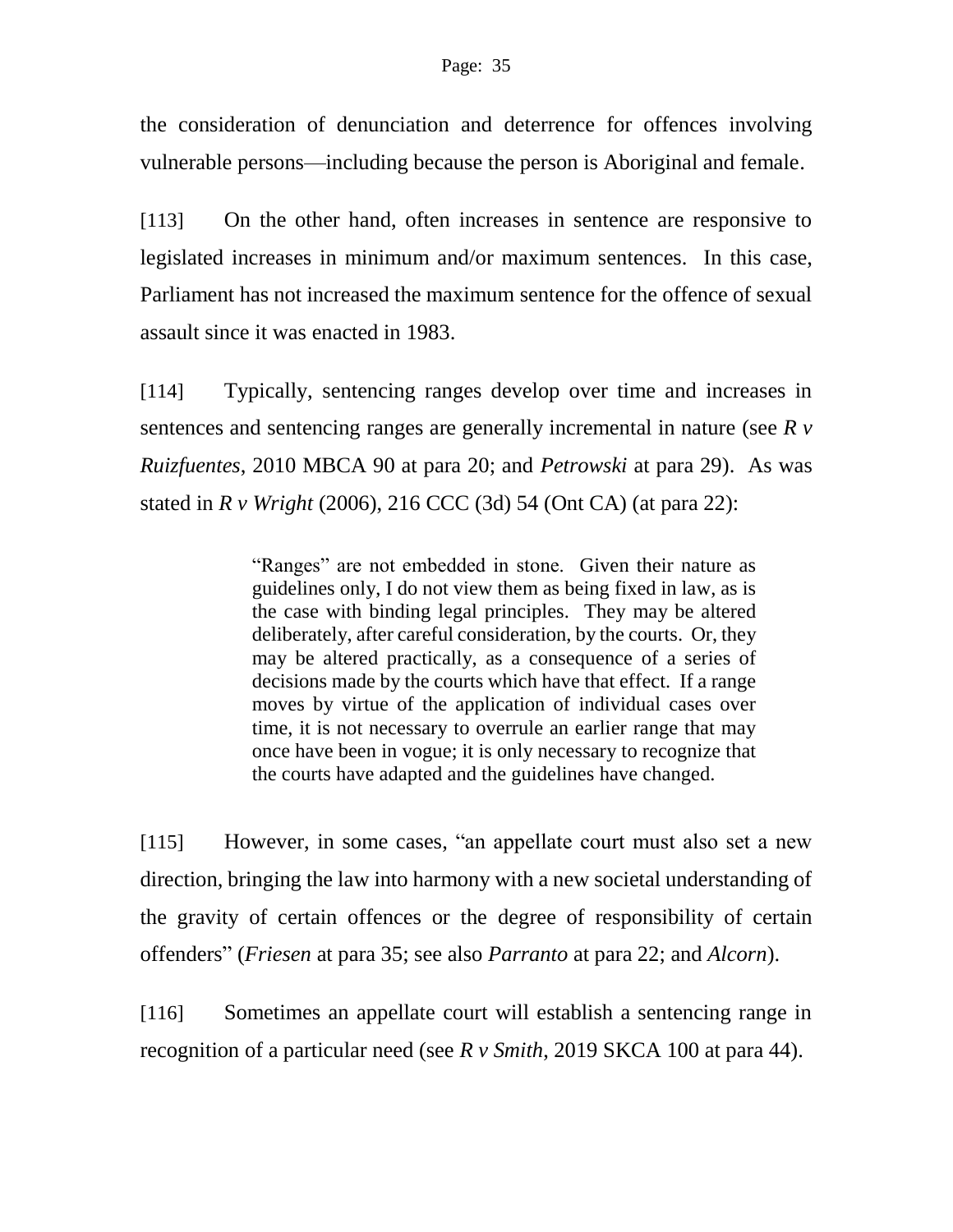[117] As for starting points, the majority decision in *Parranto* stated (at para 20):

> . . . The primary rationale for the use of starting points is to "reduce idiosyncratic decision-making" . . .. In *Sandercock*, for instance, a three-year starting point was established to address the "wide, and unjustified, divergence amongst judges about appropriate sentences for rape and equally serious forms of sexual assault" (*Arcand* [*R v Arcand*, 2010 ABCA 363], at para. 102). The starting point stated in *Sandercock* was intended to ensure that the harms caused by a particular category of offence — "major sexual assaults" — are consistently accounted for in sentencing.

[118] It is also helpful when courts are presented with an evidentiary record, which allows the sentencing court to assess the request for an increase in sentencing range or starting point. I would also add that evidence of the prevalence of a certain type of crime might also be helpful. That type of record is not present here.

[119] The Crown relies on the comments in *Goldfinch* and the enactments and amendments to the *Code* discussed above and asks this Court to give guidance.

[120] In *Parranto*, the majority explained that there are two types of guidance that can be provided by appellate courts. It stated (at para 15):

> . . . Appellate guidance may take the form of quantitative tools (such as sentencing ranges and starting points), non-quantitative guidance explaining the harms entailed by certain offences, or a mix of both  $\ldots$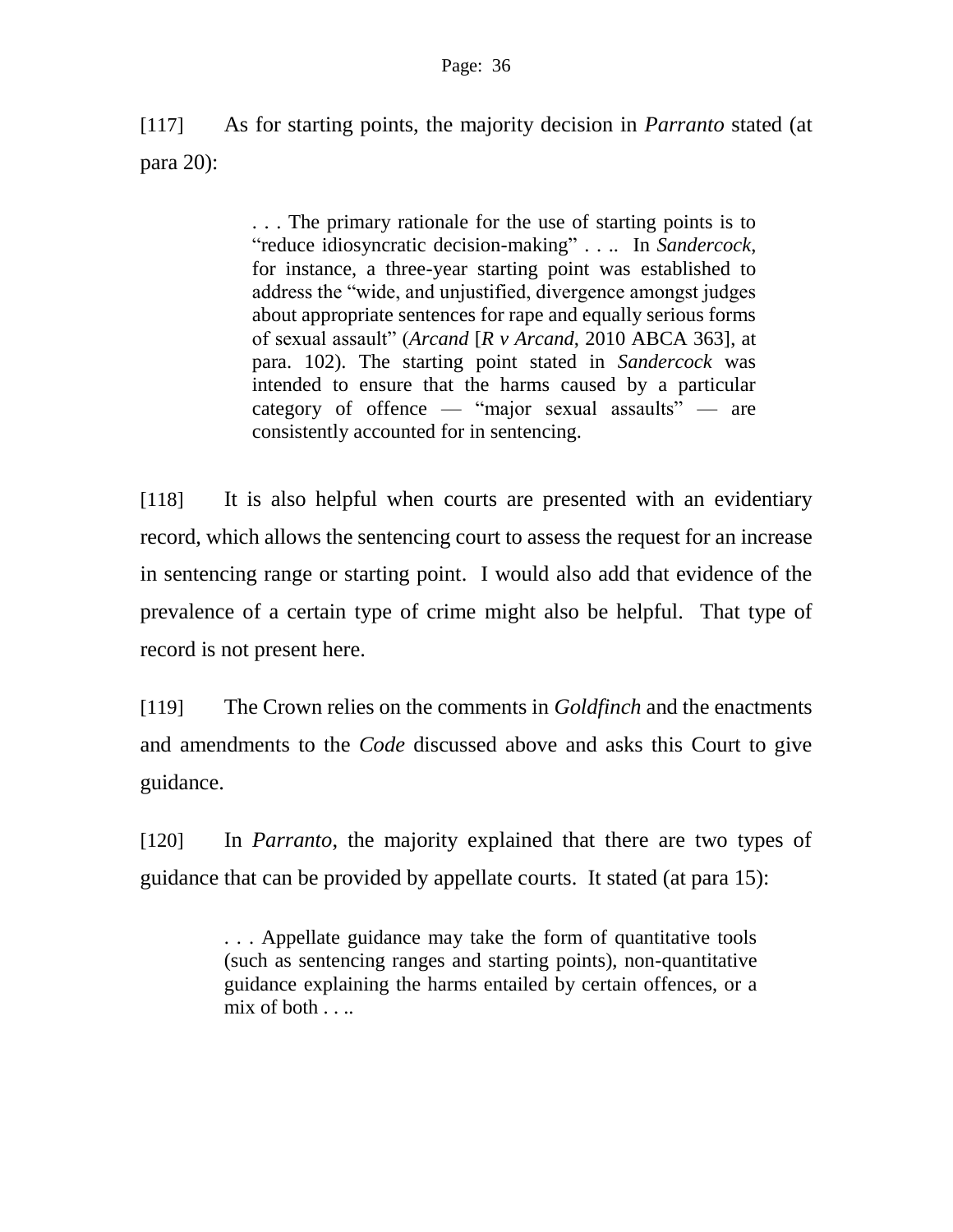#### Page: 37

[121] Regarding the offence of sexual assault against children, in *Friesen*, the Court stated (at para 113):

> Much like the offence of impaired driving causing death, sexual offences against children can cover a wide variety of circumstances (see *Lacasse*, at para. [66\)](https://www.canlii.org/en/ca/scc/doc/2015/2015scc64/2015scc64.html#par66). Appellate guidance should make clear that sentencing judges can respond to this reality by imposing sentences that reflect increases in the gravity of the offence and the degree of responsibility of the offender. . . .

[122] In cases of sexual assault involving adult victims, there exist a wide variety of circumstances, including the nature of the offence, the nature of the relationship between the offender and the victim, the harm caused to the victim and the community and the vulnerability of the victim, including circumstances that she is Indigenous and female. The intent of these reasons is to provide non-quantitative guidance regarding the nature of harm caused by sexual assault to adult victims and the intent of the legislative changes discussed in these reasons. Sentencing judges must feel free to respond to these considerations and impose sentences that reflect society's and the courts' deepened understanding of the harm caused in light of the legislative provisions discussed by increasing sentences where appropriate.

## Effect of the Error in Principle and Fitness of the Sentence Imposed

[123] Absent an error in principle that has a material impact on the sentence or a demonstrably unfit sentence, appellate courts must show deference to the decisions of sentencing judges. In this case, I cannot conclude that the trial judge's error in principle had a material impact on the sentence nor was the sentence imposed demonstrably unfit.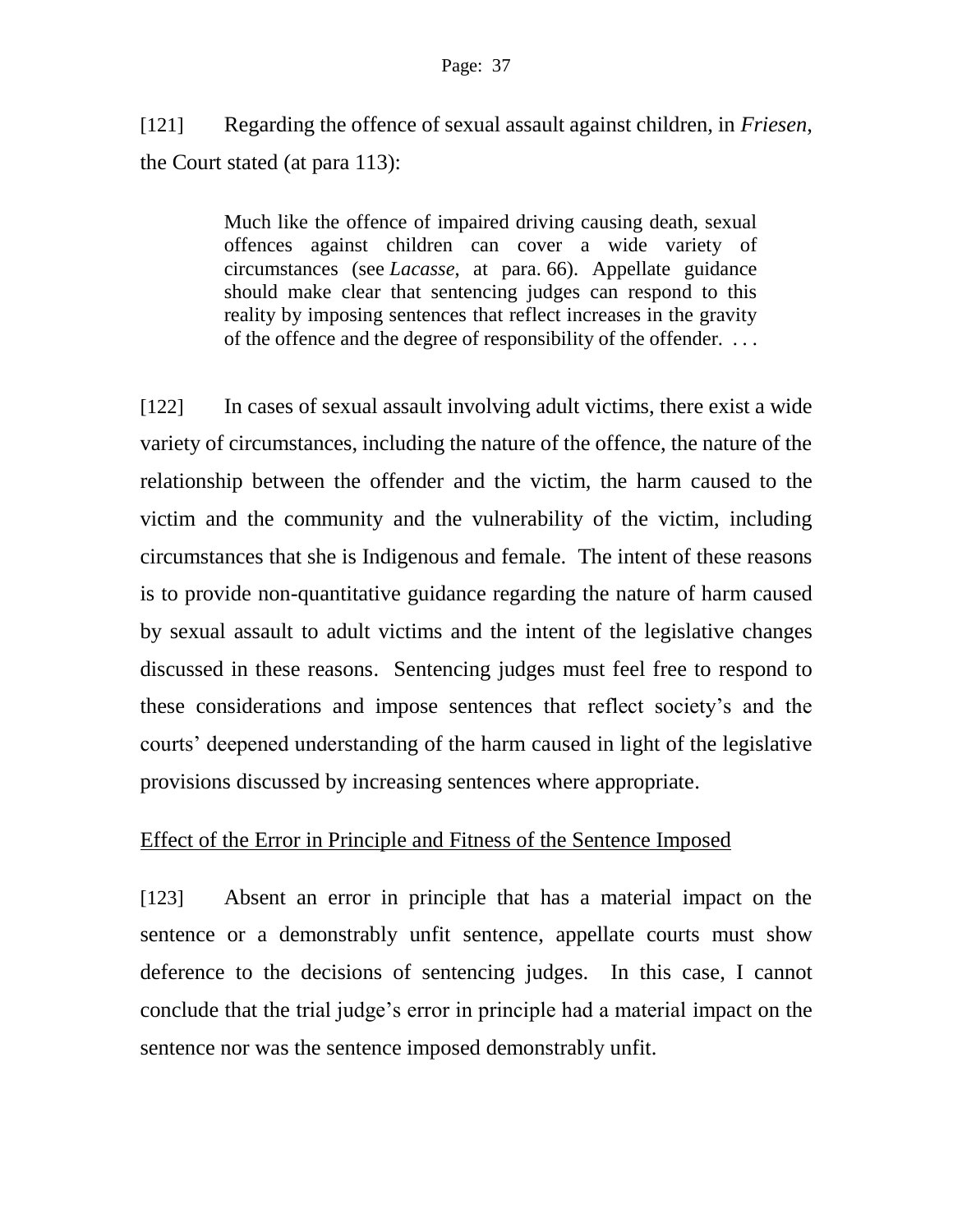[124] The trial judge did consider denunciation and deterrence, the harm in general caused to the victim and the fact that the victim is Indigenous. However, she chose to include restoration and rehabilitation in consideration of the *Gladue* factors specific to this accused. As the majority stated in *Parranto*, neither starting points nor ranges "incorporates other potential mitigating circumstances or *Gladue* factors, nor should it" (at para 46).

[125] While the trial judge erred in not considering the specific harm caused to this victim regarding her knowledge that the accused had HIV, her fear of contracting HIV and the consequent psychological effects on her, I am of the view that, had she considered them, it would not have affected the rehabilitative aspect of the sentence she imposed. The error here is not material.

[126] As well, the sentence imposed is similar to the sentences imposed in similar cases to this, which considered harm to the victim, the characteristics of being Indigenous and female, as well as *Gladue* principles. See, for example, *Chanalquay* (sentence of two years less a day sustained by Saskatchewan Court of Appeal, but only on the condition that the accused be placed on probation); and *Kolola* (30 months for sexual intercourse with a sleeping victim upheld by Nunavut Court of Appeal).

[127] However, while I cannot say that the sentence imposed was unfit in this case, it was on the low end of the range, especially given the comments made in *Goldfinch*, the legislative changes that I have discussed and this Court's decisions in *JAW* (39 months upheld for sexual intercourse with a sleeping victim); and in *R v CCC*, 2019 MBCA 76 (three and one-half years upheld for sexual intercourse with a sleeping victim).